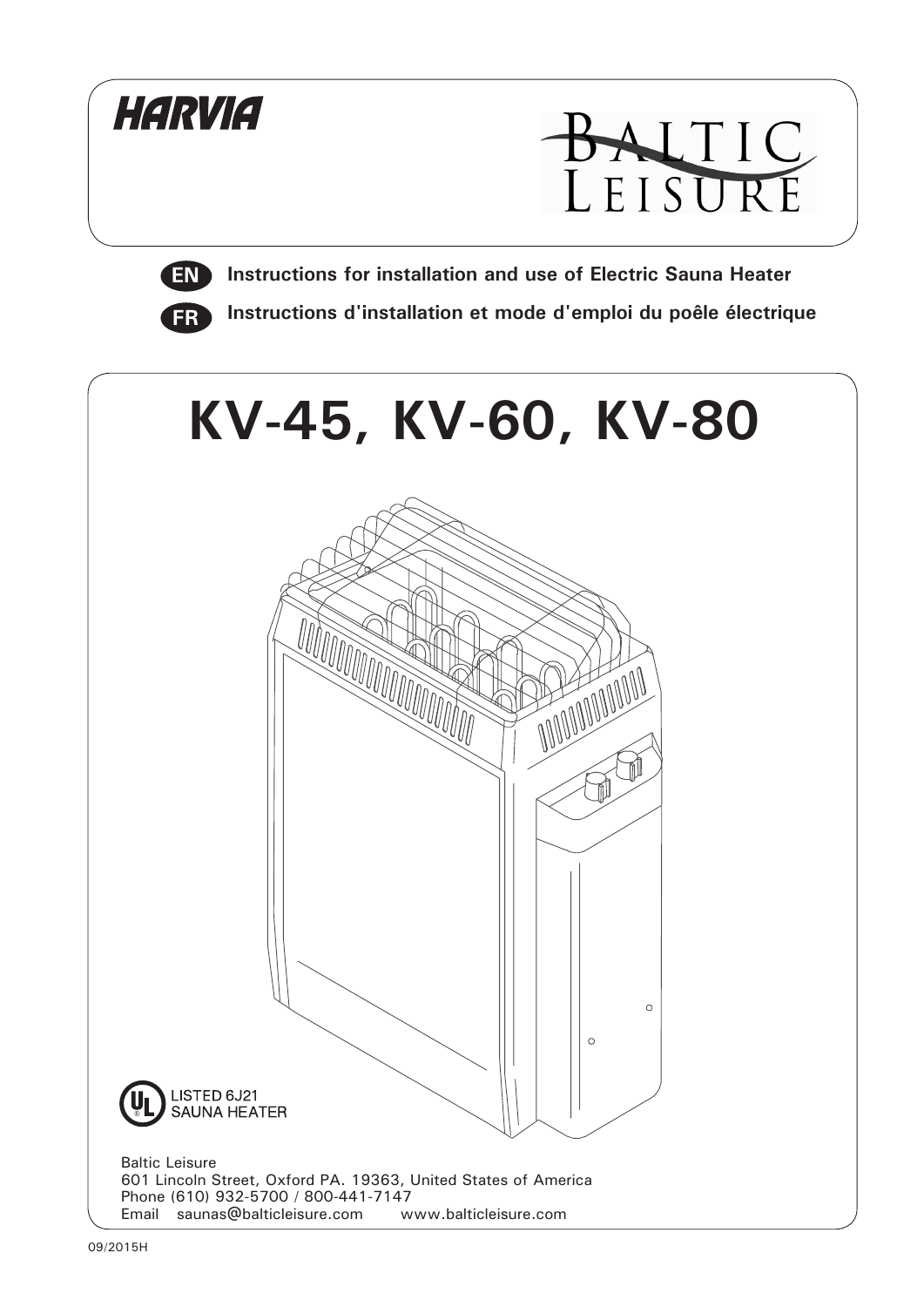**Purpose of the electric heater:**

**The KV heater is designed for the heating of family saunas to bathing temperature. It is forbidden to use the heater for any other purposes.**

**The guarantee period of a KV electric heater in family use is one year and, in communal use, 3 months.**

**Please read the user's instructions carefully before using the heater.**

**NOTE! These instructions for installation and use are intended for the owner or the person in charge of the sauna, as well as for the electrician in charge of the electrical installation of the heater.**

**After completing the installation, the person in charge of the installation should give these instructions to the owner of the sauna or to the person in charge of its operation.**

**Congratulations on your choice!**

**Utilisation du poêle:** 

**Le poêle KV est destiné au chauffage des saunas familiaux à la température nécessaire pour les séances de vapeur. Toute autre utilisation est interdite.** 

**La période de garantie du poêle électrique KV est d'un an pour un usage familial et de trois mois pour les collectivités.** 

**Prière de lire attentivement le mode d'emploi avant la mise en service de l'appareil.** 

**IMPORTANT ! Ces instructions d'installation et d'utilisation sont destinées au propriétaire du sauna ou à la personne répondant de l'entretien ainsi qu'à l'électricien chargé de l'installation du poêle.** 

**Après l'installation, remettre ce manuel d'instructions au propriétaire du sauna ou à la personne répondant de l'entretien.** 

**1. MODE D'EMPLOI .........................................................3**

**Nous vous félicitons pour votre choix judicieux !** 

#### **CONTENTS**

|                                                         | 1.1. Mise en place des pierres du poêle. 3                  |  |
|---------------------------------------------------------|-------------------------------------------------------------|--|
|                                                         |                                                             |  |
|                                                         | 1.3. Dispositifs de commande du poêle  4                    |  |
|                                                         |                                                             |  |
|                                                         |                                                             |  |
|                                                         |                                                             |  |
| 1.4. Throwing Water on Heated Stones 6                  | 1.4. Production de vapeur par projection d'eau sur les      |  |
|                                                         |                                                             |  |
| 1.4.2. Temperature and Humidity of the Sauna Room 6     |                                                             |  |
|                                                         | 1.4.2. Température et hygrométrie du sauna  6               |  |
|                                                         |                                                             |  |
|                                                         |                                                             |  |
|                                                         |                                                             |  |
|                                                         |                                                             |  |
|                                                         |                                                             |  |
|                                                         |                                                             |  |
| 2.1. Insulation and Wall Materials of the Sauna Room  9 | 2.1. Isolation du sauna et matériaux muraux 9               |  |
| 2.1.1. Room construction – general information  9       | 2.1.1. Structure du sauna - informations d'ordre général  9 |  |
|                                                         |                                                             |  |
|                                                         |                                                             |  |
| 2.4. Ventilation of the Sauna Room 11                   |                                                             |  |
| 2.5. Hygienic Conditions of the Sauna Room  11          |                                                             |  |
|                                                         |                                                             |  |
| 3. INSTRUCTIONS FOR THE INSTALLATION  12                |                                                             |  |
|                                                         |                                                             |  |
| 3.2. Fastening the Heater on a Wall  12                 |                                                             |  |
| 3.3. Installation capillary tubing and bulb  13         | 3.3. Installation du tube capillaire et du bulbe            |  |
|                                                         |                                                             |  |
|                                                         |                                                             |  |
| 3.6. Electric heater insulation resistance  14          |                                                             |  |
|                                                         | 3.6. Résistance d'isolation du poêle électrique  14         |  |
|                                                         |                                                             |  |
| 3.9. Caution! Electrician or service person! 16         |                                                             |  |
|                                                         | 3.9. Attention ! Électricien ou technicien chargé de        |  |
|                                                         |                                                             |  |
|                                                         |                                                             |  |
|                                                         |                                                             |  |
|                                                         |                                                             |  |
|                                                         |                                                             |  |
|                                                         |                                                             |  |

#### **TABLE DES MATIÉRES**

 $\overline{2}$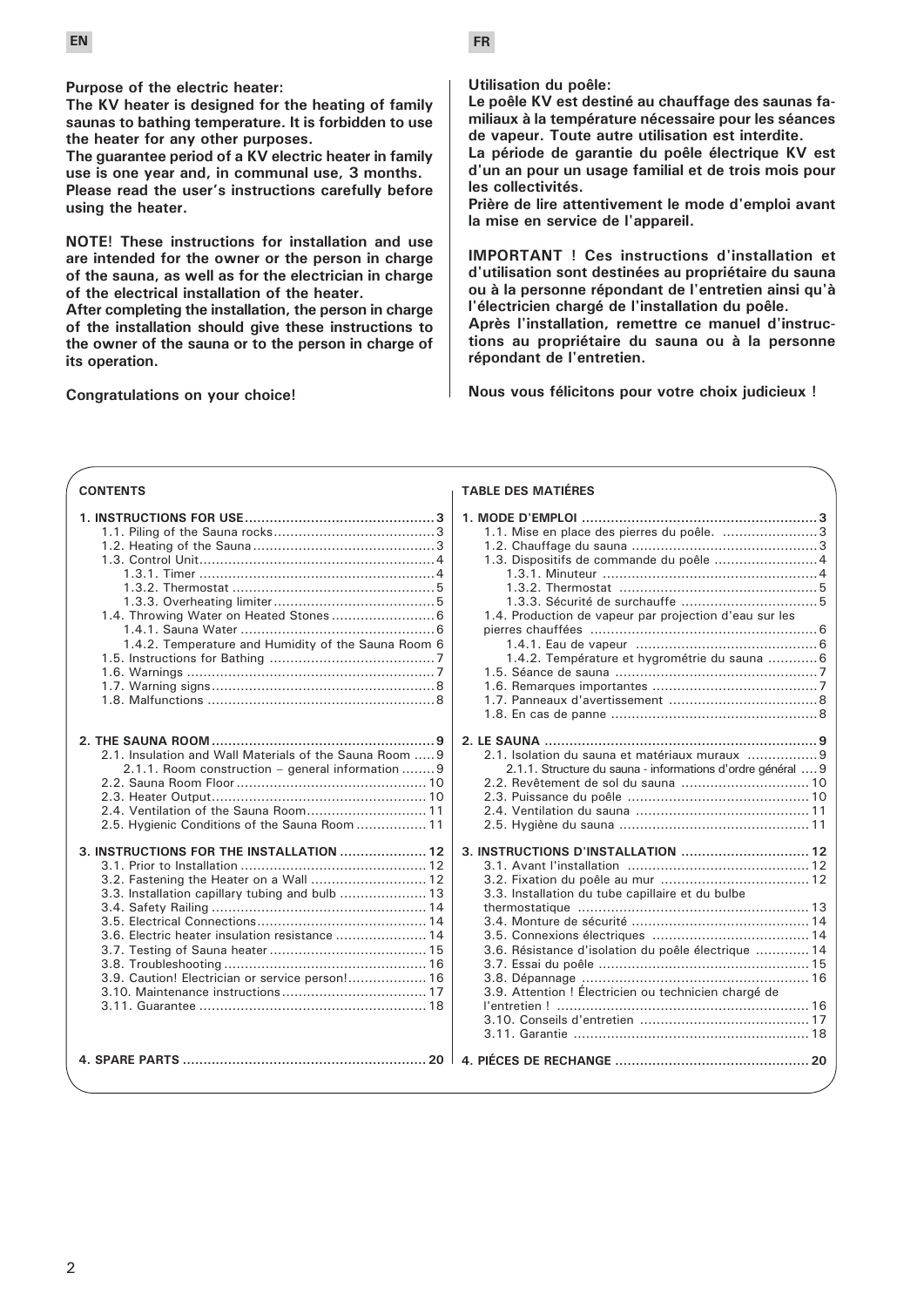### **1. INSTRUCTIONS FOR USE**

**This heater shall not be operated unless the rock compartment in the top of the heater is filled with the rocks, and the guard is in place.**

#### **1.1. Piling of the Sauna rocks**

The sauna rocks for an electric heater should be 1  $9/16" - 3$   $1/8"$   $(4-8$  cm) in diameter. The heater rocks should be solid blocks of rock specially intended for use in the heater. **Neither light, porous ceramic "rocks" of the same size nor soft potstones should be used in the heater, because they may cause the resistance temperature to rise too high as a result of which the resistance may be broken.**

Rock dust should be washed off before piling the rocks. **The rocks should be piled into the rock compartment over the grating, between the heating elements (resistances) so that the rocks support each other. The weight of the rocks should not lie on the heating elements.**

The rocks should not be piled too tightly, so that air can flow through the heater. See figure 1. The rocks should be fitted loosely, and not wedged between the heating elements. Very small rocks should not be put into the heater at all.

The rocks should completely cover the heating elements. However, they should not form a high pile on the elements.

The rocks disintegrate with use. Therefore, they should be rearranged at least once a year or even more often if the sauna is in frequent use. At the same time, any pieces of rocks should be removed from the bottom of the heater, and disintegrated rocks should be replaced with new ones.

The guarantee does not cover any faults caused by the use of rocks not recommended by the plant. Neither does the guarantee cover any faults caused by disintegrated or too small rocks blocking the heater ventilation.

**No such objects or devices should be placed inside the heater rock space or near the heater that could change the amount or direction of the air flowing through the heater, thus causing the resistance temperature to rise too high, which may set the wall surfaces on fire!**

#### **1.2. Heating of the Sauna**

When the heater is switched on for the first time, both the heater and the stones emit smell. To remove the smell, the sauna room needs to be efficiently ventilated. The purpose of the heater is to raise the tempe-

rature of the sauna room and the sauna rocks to the required bathing temperature. If the heater output is suitable for the sauna room, it will take about an hour for a properly insulated sauna to reach that temperature. See item 2.1., "Insulation and wall materials of the Sauna Room". A suitable temperature for the sauna room is about  $+150^{\circ}$ F  $- +175^{\circ}F (+65^{\circ}C - +80^{\circ}C).$ 

The sauna rocks normally reach the required bathing temperature at the same time as the sauna



*Figure 1. Piling of the sauna rocks Figure 1. Mise en place des pierres du poêle.* 

### **1. MODE D'EMPLOI**

Ce poêle ne doit être mis en fonctionnement qu'une fois le compartiment à pierres rempli et la monture de sécurité installée.

#### **1.1. Mise en place des pierres du poêle.**

Les pierres convenant au poêle électrique sont des pierres de diamètre compris entre 4 et 8 cm. Dans les poêles à sauna il faut utiliser uniquement des pierres prévues à cet effet, taillées dans la masse. Ne pas utiliser de pierres en céramique de calibre identique, légères et poreuses. Elles risquent de provoquer une surchauffe et la cassure des éléments chauffants. Il en est de même des pierres ollaires.

Laver les pierres avant leur installation. Placer les pierres dans le compartiment à pierres, sur la grille, entre les éléments chauffants (résistances), empilées en appui les unes sur les autres. Le poids des pierres ne doit pas reposer sur les éléments chauffants.

Les pierres ne doivent pas être entassées trop densément afin de ne pas empêcher la circulation d'air à travers le poêle. Se reporter à la figure 1. Ne pas non plus trop les coincer entre les éléments chauffants, l'installation des pierres doit être aérée. Ne jamais utiliser de pierres de trop petite taille.

Les pierres doivent recouvrir entièrement les éléments chauffants. Ne pas cependant construire de haut tas de pierres sur ceux-ci.

À l'usage, les pierres s'effritent. Il faut donc les réinstaller au moins une fois par an et plus souvent en cas d'utilisation intensive. Lors de cette opération, enlever les débris de pierres accumulés au fond du poêle et remplacer les pierres cassées.

La garantie ne couvre pas les défauts résultant de l'utilisation de pierres non conformes aux recommandations de l'usine. La garantie ne concerne pas non plus les défauts résultant du fait que des pierres effritées par l'usure ou de trop petit calibre ont bouché la ventilation normale du poêle.

Ne jamais placer dans l'espace réservé aux pierres, ou même à proximité immédiate, des objets ou des appareils qui pourraient modifier la quantité et la direction de l'air circulant à travers le poêle. Ceci pourrait provoquer une surchauffe des éléments chauffants et entraîner un risque d'incendie sur les parois du sauna !

#### **1.2. Chauffage du sauna**

Pour éliminer les odeurs dégagées par le poêle et les pierres lors de la première utilisation, veiller à une bonne ventilation du sauna.

Le but du poêle est de chauffer le sauna et les

pierres à la température nécessaire pour les séances de sauna. Un sauna bien isolé, équipé d'un poêle suffisamment puissant, chauffe en une heure environ. Se reporter au paragraphe 2.1 : « Isolation du sauna et matériaux muraux ». La température convenant aux séances de sauna se situe entre  $+65$  °C et  $+80$  °C.

Les pierres du poêle chauffent à bonne température en général en même temps que le sauna. Un poêle trop puissant peut chauffer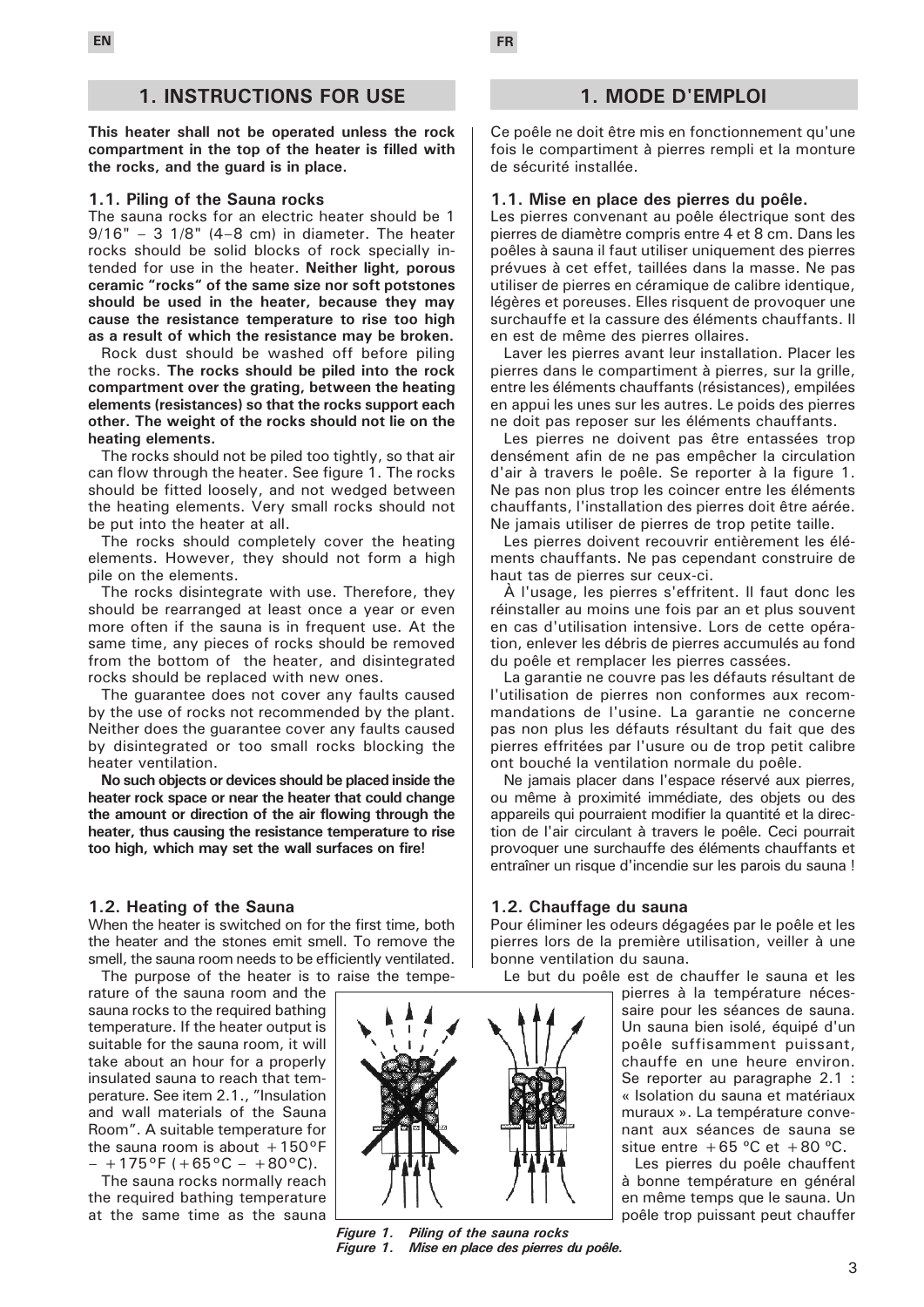room. If the heater capacity is too big, the air in the sauna will heat very quickly, whereas the temperature of the rocks may remain insufficient; consequently, the water thrown on the rocks will run through. On the other hand, if the heater capacity is too low for the sauna room, the room will heat slowly and, by throwing water on the rocks, the bather may try to raise the temperature of the sauna. However, the water will only cool down the rocks quickly, and after a while the sauna will not be warm enough and the heater will not be able to provide enough heat.

In order to make bathing enjoyable, the heater capacity should be carefully chosen to suit the size of the sauna room. See item 2.3. "Heater Output".

#### **1.3. Control Unit**

#### **1.3.1. Timer**

The heater is switched on by using the timer switch. The indicator lights will come on. The timer has two scales: the first one (with larger figures) is the "instantly on" section; that is, the heater is on for a selected period of time (0–1 hours). The other section is the so called "pre-set section" (1–8 hours), which is used to start the heater after a certain time. The heater starts when the timer has turned the switch back to the "instantly on" section, that is, at number one(1). After this, the heater will be on for about 1 hour, unless the switch is turned to zero before that. At zero (0), the supply to the elements is cut off and the heater is switched off. See fig 2.

If you wish to use the full 60 min. cycle, turn the timer knob past the first 1 to number 2 or 3 on the dial. Then turn backward to the large 1 until a click is heard. Leave knob at that setting, and Sauna will operate for 1 hour before shutting off automatically.

**Example 1.** You want to go jogging and have a sauna bath after that. The estimated duration of your run is 5 hours. Turn the timer clockwise over the scale 0–1 to the pre-set section (scale 1–8) at number 4.

The timer will start, and after four hours, the heater will come on. Because it takes about one hour for the sauna to be heated, it will be warm and ready for bathing after about 5 hours, that is, when you come back from your run.

**Example 2.** If you want to bathe "immediately" and thus do not want to use the pre-set timing, the timer must be set to the desired point in the section 0-1. Then, the heater will be switched immediately on and the sauna will be ready for bathing after about one hour.

Switch the heater off immediately after bathing and check that the sauna stones are dry. Sometimes it may be advisable to leave the heater on for a while to let the wooden parts of the sauna dry properly.

**NOTE! It is absolutely necessary to check that the timer has cut off the supply of the elements after the set time.**

l'air du sauna rapidement sans que les pierres aient atteint la bonne température ; par conséquent, elles laissent couler l'eau jetée sans former de vapeur. Si la puissance du poêle est, au contraire, trop faible par rapport au volume du sauna, la pièce chauffe lentement et les tentatives faites pour élever la température par la vapeur (en jetant de l'eau sur les pierres chaudes) n'aboutissent qu'à refroidir les pierres. La température s'abaisse alors très rapidement, le poêle ne pouvant plus produire suffisamment de chaleur.

Pour bien profiter des séances de sauna, il est important de choisir, suivant les caractéristiques données, un poêle de la puissance qui convient. Se reporter au paragraphe 2.3 : « Puissance du poêle ».

#### **1.3. Dispositifs de commande du poêle**

#### **1.3.1. Minuteur**

La mise en marche du poêle se fait en tournant le minuteur. Les voyants s'éclairent, indiquant ainsi le fonctionnement du poêle. La graduation du minuteur comporte deux zones : la première (numéros plus gros) correspond à la zone de fonctionnement immédiat, c'est-à-dire que le sauna se met immédiatement en marche pendant la durée sélectionnée (0 - 1 heure) ; la deuxième, dite zone de présélection (entre 1 et 8 heures), permet de déclencher le fonctionnement du poêle après un délai sélectionné. Le chauffage commence quand le minuteur atteint la zone de fonctionnement immédiat, c'est-à-dire le numéro 1. Après cela, le poêle est en fonctionnement pendant environ 1 heure à condition que le minuteur ne soit pas ramené auparavant au point 0 et que l'alimentation ne soit pas interrompue. Se reporter à la fig. 2.

Pour utiliser le cycle complet de 60 minutes, tourner le bouton du minuteur jusqu'à ce qu'il atteigne le chiffre 2 ou 3 sur le cadran. Revenir ensuite au gros numéro 1 jusqu'à ce qu'un « clic » se fasse entendre. Laisser le bouton sur ce réglage : le sauna fonctionnera pendant une heure avant de s'arrêter automatiquement.

**Exemple 1.** Quelqu'un sort de chez lui (pour faire une randonnée, du ski ou autre) et désire prendre un sauna en rentrant. La durée de la sortie est évaluée à 5 heures. Le sélecteur du minuteur doit être tourné dans le sens des aiguilles d'une montre, dépasser la zone de fonctionnement (0-1) et être positionné sur le 4 de la zone de présélection (1-8).

Le minuteur se met en marche et, quatre heures plus tard, le poêle commence à chauffer. Nécessitant environ une heure pour chauffer, le sauna sera prêt au bout de cinq heures soit juste au moment où la personne rentrera chez elle.

**Exemple 2.** Quelqu'un veut prendre un sauna immédiatement et ne souhaite donc pas utiliser la présélection. Le minuteur est alors tourné sur la position désirée de la zone de fonctionnement (0-1). L'alimentation est ainsi connectée immédiatement et le poêle commence à chauffer. Le sauna est prêt au bout d'une heure environ.

Il est recommandé d'arrêter le poêle dès la fin de la séance de sauna, quand les pierres sont sèches. Il est cependant nécessaire, parfois, de laisser fonctionner le poêle encore un moment pour sécher la structure en bois du sauna.

**IMPORTANT ! Toujours vérifier que le minuteur a**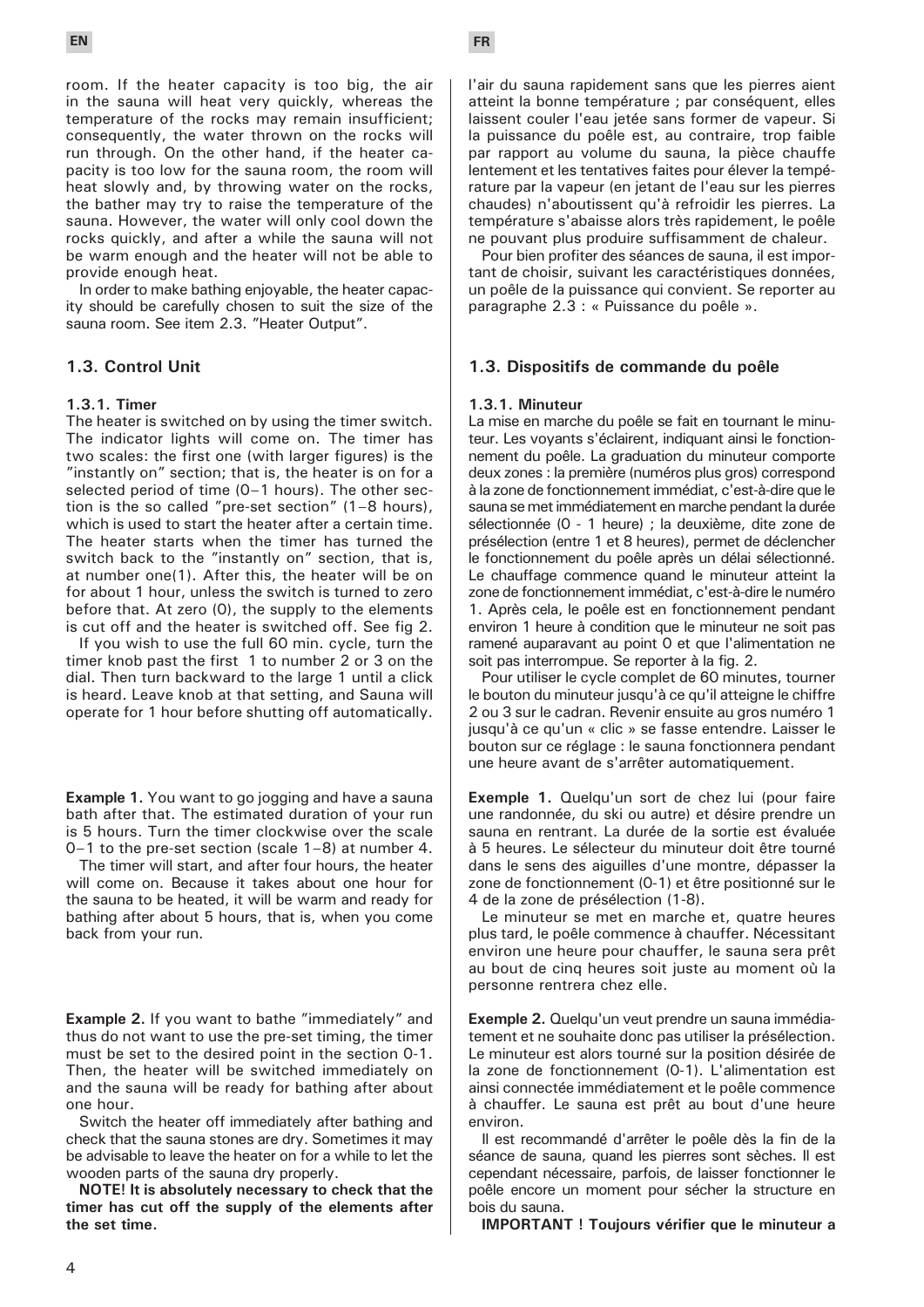**EN FR**



*Figure 2. Control panel* **Dispositifs de commande** 

### **1.3.2. Thermostat**

The temperature is adjusted by the thermostat to a position between minimum and maximum. The correct position of the thermostat switch is found by experimenting.

Begin experimenting at the maximum position (far right) to find how quickly the sauna room and stones can be heated to the desired temperature. If, during bathing, the temperature seems to be becoming too high, turn it down a little by turning the switch counter-clockwise. It must be noted that even a small difference within the maximum section will change the temperature of the sauna considerably.

#### **1.3.3. Overheating limiter**

Each heater is equipped with a overheating limiter which is a safety device.

If, for some reason, the temperature of the sauna room becomes too high, the overheating limiter will permanently cut off the supply of the resistances. The overheating limiter cannot be reset to the position allowing electricity until the heater has cooled down. The overheating limiter is reset by pressing the reset button, which is located in bottom of heater. See figure 3.

To reset the overheating limiter, locate the reset button and push upward until contactor kicks in. If reset button continues to trip, contact a qualified service person. Do not remove the overheating limiter bulb. See spare parts no. 2.

Prior to pressing the button, the cause of the fault must be found:

- are the stones crumbled and pressed together?
- has the heater been on for a long time while unused?
- has the heater been banged or shaken?



*Figure 3. Place of the reset button Emplacement du bouton de réinitialisation.* 

**bien coupé l'alimentation des éléments chauffants du poêle, le temps sélectionné s'étant écoulé.** 

#### **1.3.2. Thermostat**

Le réglage de température se fait en positionnant le thermostat entre « maximum » et « minimum ». La position adéquate du thermostat doit être cherchée par essais successifs.

Commencer l'essai par la position maximum (en butée à droite) permet de déterminer le temps nécessaire au poêle pour chauffer le sauna et les pierres à la température voulue. Si, lors de la séance de sauna, la température tend à trop monter, le réglage doit être légèrement tourné vers la gauche. Il est à noter qu'un écart même faible dans la plage « maximum » engendre un changement notable de la température.

#### **1.3.3. Sécurité de surchauffe**

Tous les poêles sont équipés d'une sécurité de surchauffe.

Si, pour une raison quelconque, la température du sauna s'élève excessivement, la sécurité de surchauffe du thermostat se déclenche et coupe de façon permanente l'alimentation des éléments chauffants du poêle. La sécurité de surchauffe ne peut être réinitialisée et autoriser de nouveau l'alimentation du thermostat qu'après refroidissement complet du poêle. Un bouton de remise à zéro permet de réinitialiser le dispositif de sécurité de surchauffe. Ce bouton est situé dans le boîtier de connexions. Se reporter à la figure 3.

Pour réinitialiser la sécurité de surchauffe, appuyer fortement sur le bouton vers le haut. S'il s'avère impossible de réinitialiser la sécurité de surchauffe, contacter un technicien qualifié. Ne pas retirer le bulbe thermostatique de la sécurité de surchauffe. (Cf. pièce de rechange numéro 2.)

La raison de la panne doit être éclaircie avant d'effectuer la réinitialisation :

- Les pierres sont effritées et trop densément entassées dans le compartiment à pierres.
- Le poêle est resté longtemps en marche sans être utilisé.
- Le poêle a reçu un choc important.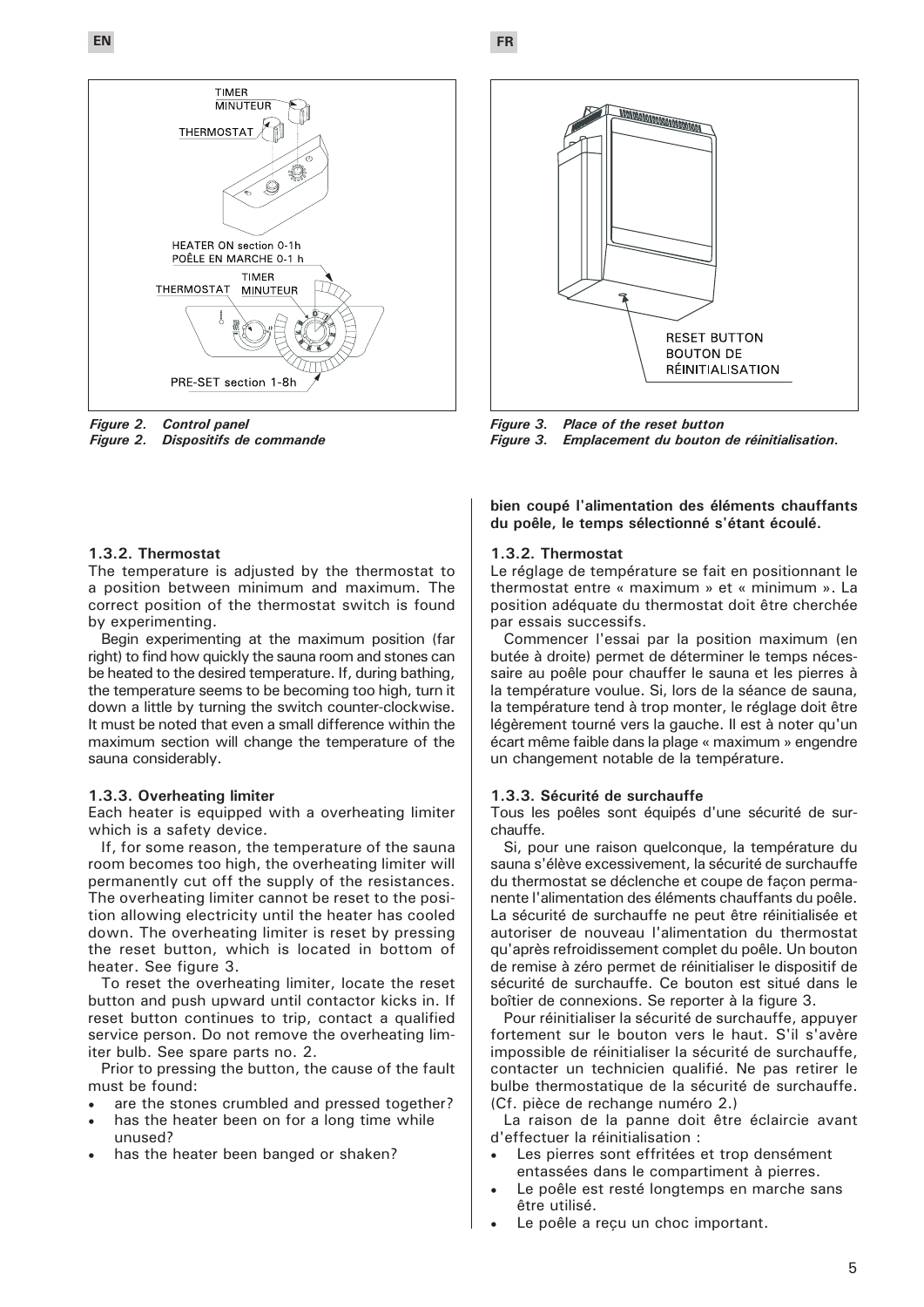### **1.4. Throwing Water on Heated Stones**

The air in the sauna room becomes dry when warmed up. Therefore, it is necessary to throw water on the heated rocks to reach a suitable level of humidity in the sauna.

The humidity of the air in the sauna room is controlled by the amount of water thrown on the rocks. A correct level of humidity makes the bather's skin sweat and makes breathing easy. By throwing water on the rocks with a small ladle, the bather should feel the effect of air humidity on his skin. Both too high a temperature and air humidity will give an unpleasant feeling.

**Staying in the hot sauna for long periods of time makes the body temperature rise, which may be dangerous.**

**The maximum volume of the ladle is 2 decilitres. The amount of water thrown on the stones at a time should not exceed 2 dl, because if an excessive amount of water is poured on the rocks, only part of it will evaporate and the rest may splash as boiling hot water on the bathers.**

**Never throw water on the rocks when there are people near the heater, because hot steam may burn their skin.**

#### **1.4.1. Sauna Water**

**The water to be thrown on the heated rocks should meet the requirements of clean household water.**  The factors essentially affecting the quality of water include the following:

- humuos content (colour, taste, precipitates); recommended content less than 12 mg/litre.
- iron content (colour, smell, taste, precipitates); recommended content less than 0,2 mg/litre.
- hardness  $-$  the most important substances are manganese (Mn) and calcium (Ca); recommended content of manganese 0,05 mg/litre, calcium less than 100 mg/litre.

Calcareous water leaves a white, sticky layer on the stones and metal surfaces of the heater. Calcification of the stones deteriorates the heating properties.

Ferrous water leaves a rusty layer on the surface of the heater and elements, and causes corrosion.

The use of humous, chlorinated water and seawater is forbidden.

**Only special perfumes designed for sauna water may be used. Follow the instructions given on the package.**

#### **1.4.2. Temperature and Humidity of the Sauna Room**

Both thermometers and hygrometers suitable for use in a sauna are available. As the effect of steam on people varies, it is impossible to give an exact, universally applicable bathing temperature or percentage of moisture. The bather's own comfort is the best guide.

The sauna room should be equipped with proper ventilation to guarantee that the air is rich in oxygen and easy to breathe. See item 2.4. "Ventilation of the Sauna Room".

Bathing in a sauna is considered a refreshing experience and good for the health. Bathing cleans and warms your body, relaxes the muscles, soothes and alleviates oppression. As a quiet place, the sauna offers the opportunity to meditate.

#### **1.4. Production de vapeur par projection d'eau sur les pierres chauffées**

L'air du sauna devient sec en chauffant. Pour obtenir une humidité convenable, il faut projeter de l'eau sur les pierres chaudes du poêle.

L'humidité de la vapeur dépend de la quantité d'eau projetée. Quand le degré d'humidité est correct, les personnes profitant de la séance de sauna transpirent et ne ressentent pas de difficulté à respirer. La personne qui projette l'eau doit le faire à l'aide d'une petite louche et sentir l'effet de l'humidité de l'air sur sa peau. Une chaleur et une hygrométrie trop importantes sont désagréables à supporter.

**Une séance prolongée dans un sauna chaud provoque une élévation de la température du corps qui peut s'avérer dangereuse.** 

**La contenance de la louche utilisée ne doit pas excéder 2 décilitres. Ne pas projeter ou verser d'un seul coup sur les pierres une quantité d'eau supérieure à 2 décilitres. L'excédent, bouillant lors de l'évaporation, pourrait éclabousser les personnes prenant le sauna.** 

**Veiller aussi à ne pas jeter d'eau sur les pierres lorsque quelqu'un se trouve à proximité du poêle. La vapeur bouillante serait en effet susceptible de provoquer des brûlures.** 

#### **1.4.1. Eau de vapeur**

Comme eau de vapeur, n'utiliser que de l'eau remplissant les exigences de qualité de l'eau domestique. Les facteurs influant notablement sur la qualité de l'eau sont :

- La teneur en humus (couleur, goût, précipités) ; recommandation : moins de à 12 mg/l.
- La teneur en fer (couleur, odeur, goût, précipités) ; recommandation : moins de 0,2 mg/l.
- La dureté de l'eau ; les éléments les plus importants sont le manganèse (Mn) et le calcium (Ca). Recommandation pour le manganèse : 0,05 mg/l ; pour le calcium, moins de 100 mg/l.

Une eau de vapeur calcaire forme une couche blanche pâteuse sur les pierres et les parois du poêle. Ce dépôt calcaire affaiblit la qualité des pierres pour la production de la vapeur.

L'eau ferrugineuse laisse un dépôt de rouille sur les surfaces du poêle et sur les éléments chauffants, ce qui provoque une corrosion.

L'utilisation de l'eau de mer ou bien d'une eau contenant de l'humus ou du chlore est interdite.

**Pour parfumer l'eau de vapeur, utiliser exclusivement des essences destinées à cet effet. Suivre les conseils d'utilisation donnés sur les emballages.** 

#### **1.4.2. Température et hygrométrie du sauna**

Il existe des thermomètres et des hygromètres adaptés aux saunas. Chaque personne ressentant différemment les effets de la vapeur, il est difficile de donner des recommandations précises de température et de degré d'humidité. Le meilleur thermomètre de la personne participant au sauna est son corps.

La ventilation du sauna doit être adéquate : l'air du sauna doit être suffisamment riche en oxygène et facile à respirer. Se reporter au paragraphe 2.4. « Ventilation du sauna ».

Les adeptes du sauna apprécient les bienfaits des séances délassantes et salutaires. Une séance de sauna lave, réchauffe, relaxe, calme, apaise les angoisses et offre un lieu paisible propice à la réflexion.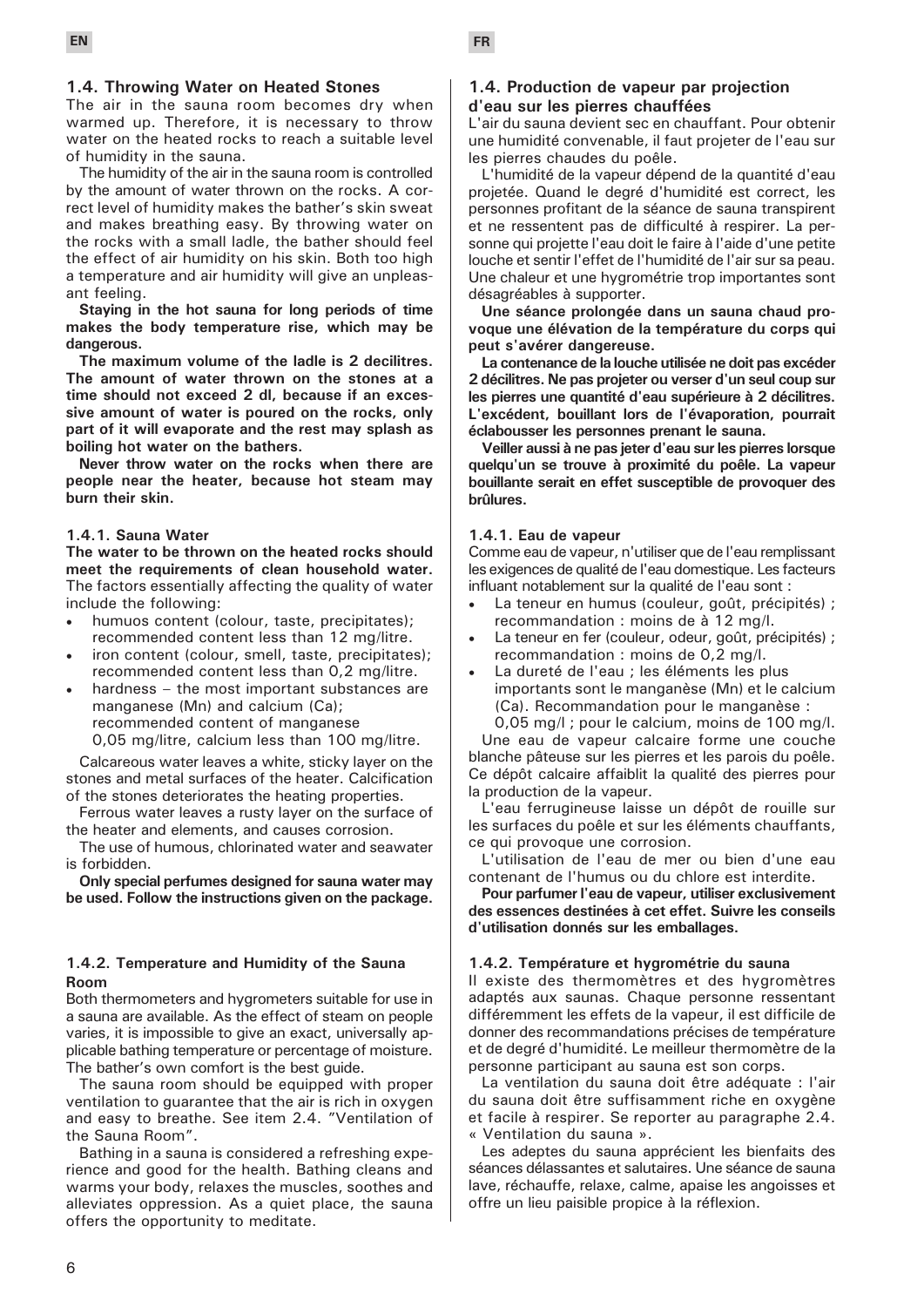### **1.5. Instructions for Bathing**

- • Begin by washing yourself; for example, by taking a shower.
- Stay in the sauna for as long as you feel comfortable. See item "1.6. Warnings".
- According to established sauna conventions, you must not disturb other bathers by speaking in a loud voice.
- Do not force other bathers from the sauna by throwing excessive amounts of water on the rocks.
- Forget all your troubles and relax.
- Cool your skin down as necessary.
- If you are in good health, you can have a swim if a swimming place or pool is available.
- Wash yourself properly after bathing. Have a drink of fresh water or a soft drink to bring your fluid balance back to normal.
- Rest for a while and let your pulse go back to normal before dressing.

### **1.6. Warnings**

- Sea air and a humid climate may corrode the **metal surfaces of the heater.**
- Do not hang clothes to dry in the sauna, as this **may cause a risk of fire. Excessive moisture content may also cause damage to the electrical equipment.**
- Do not place any combustible material over the **sauna heater (towels, bathing suits, wooden bucket or dipper)!**
- Keep away from the heater when it is hot. **The rocks and outer surface of the heater may burn your skin.**
- Do not throw too much water on the rocks. **The evaporating water is boiling hot.**
- Use only clean tap water on the rocks -**Do not use pool or spa water, as chlorine gas can be produced and the heating elements can be damaged!**
- **Do not let young, handicapped or ill people bathe in the sauna on their own.**
- **Consult your doctor about any health-related limitations to bathing.**
- Parents should keep children away from the **hot heater.**
- **Consult your child welfare clinic about taking little babies to the sauna.**
	- **age?**
	- **temperature of the sauna?**
	- **time spent in the warm sauna?**
- Be very careful when moving in the sauna, **as the platform and floors may be slippery.**
- Never go to a hot sauna if you have taken alcohol, **strong medicines or narcotics.**
- Do not exceed 30 min. in the sauna at one time, **as excessive exposure can be harmful to health. The sauna should not be used as an endurance test!**
- **Hyperthermia occurs when the internal temperature of the body reaches a level several degrees above the normal body temperature of 98,6°F (37°C). The symptoms of hyperthermia include an increase in the internal temperature of the body, dizziness, lethargy, drowsiness, and fainting.**

### **1.5. Séance de sauna**

- Se laver avant la séance (par exemple en prenant une bonne douche).
- S'asseoir dans le sauna et profiter de la vapeur aussi longtemps que cela reste agréable. Se reporter au paragraphe 1.6 : « Remarques importantes ».
- Le code des bonnes manières dans un sauna préconise le respect du calme. Il faut donc éviter de déranger les autres par un comportement bruyant.
- Ne pas faire fuir les autres participants en jetant une quantité excessive d'eau sur les pierres.
- Se détendre et oublier le stress.
- Refroidir, en la rafraîchissant, la peau trop chauffée.
- Si l'on est en bonne santé, profiter d'une baignade rafraîchissante dans la mesure du possible.
- Se laver après la séance de sauna et déquster une boisson fraîche pour rééquilibrer la teneur en eau.
- Se reposer un moment jusqu'à ce que le rythme cardiaque retrouve un niveau normal, puis se rhabiller.

### **1.6. Remarques importantes**

- **L'air marin et humide peut engendrer la corrosion des surfaces métalliques.**
- **• Ne pas utiliser le sauna comme local de séchage du linge à cause des risques d'incendie. En outre, une humidité excessive risque d'endommager les parties électriques.**
- **• Ne pas disposer d'objets inflammables (serviettes, maillots de bain, seau ou récipient en bois) sur le poêle!**
- **• Se tenir éloigné du poêle lorsqu'il est chaud. La surface extérieure du poêle, ainsi que les pierres, peuvent causer des brûlures.**
- **• Ne pas jeter trop d'eau à fois sur les pierres. La vapeur qui s'en échappe est brûlante.**
- **• Ne projeter sur les pierres que de l'eau du robinet. L'eau de piscine contient du chlore qui peut produire un gaz nocif et endommager les éléments chauffants !**
- Les enfants, les handicapés et les personnes **faibles ou en mauvaise santé doivent être accompagnés lors des séances de sauna.**
- Les contre-indications médicales concernant les **séances de sauna doivent être éclaircies avec un médecin.**
- Les parents doivent veiller à ce que leurs enfants **ne s'approchent pas du poêle.**
- **Discuter avec un pédiatre de la participation éventuelle aux séances de sauna des enfants en bas âge** 
	- **- limite d'âge ?**
	- **- température du sauna ?**
	- **- durée des séances ?**
- **Se déplacer avec précaution dans le sauna car les bancs et le sol peuvent être glissants.**
- Ne pas prendre un sauna chaud lorsqu'on est **sous l'effet de produits narcotiques (alcool, médicaments, drogues ou autres).**
- **• Ne pas rester plus de 30 minutes d'affilée dans le sauna. Une séance trop prolongée peut se révéler néfaste. Une séance de sauna n'est pas un test d'endurance !**
- **• L'hyperthermie est une élévation de la température centrale du corps au-dessus de la valeur normale de 37 °C. Les symptômes (outre l'élévation de température) en sont les suivants :**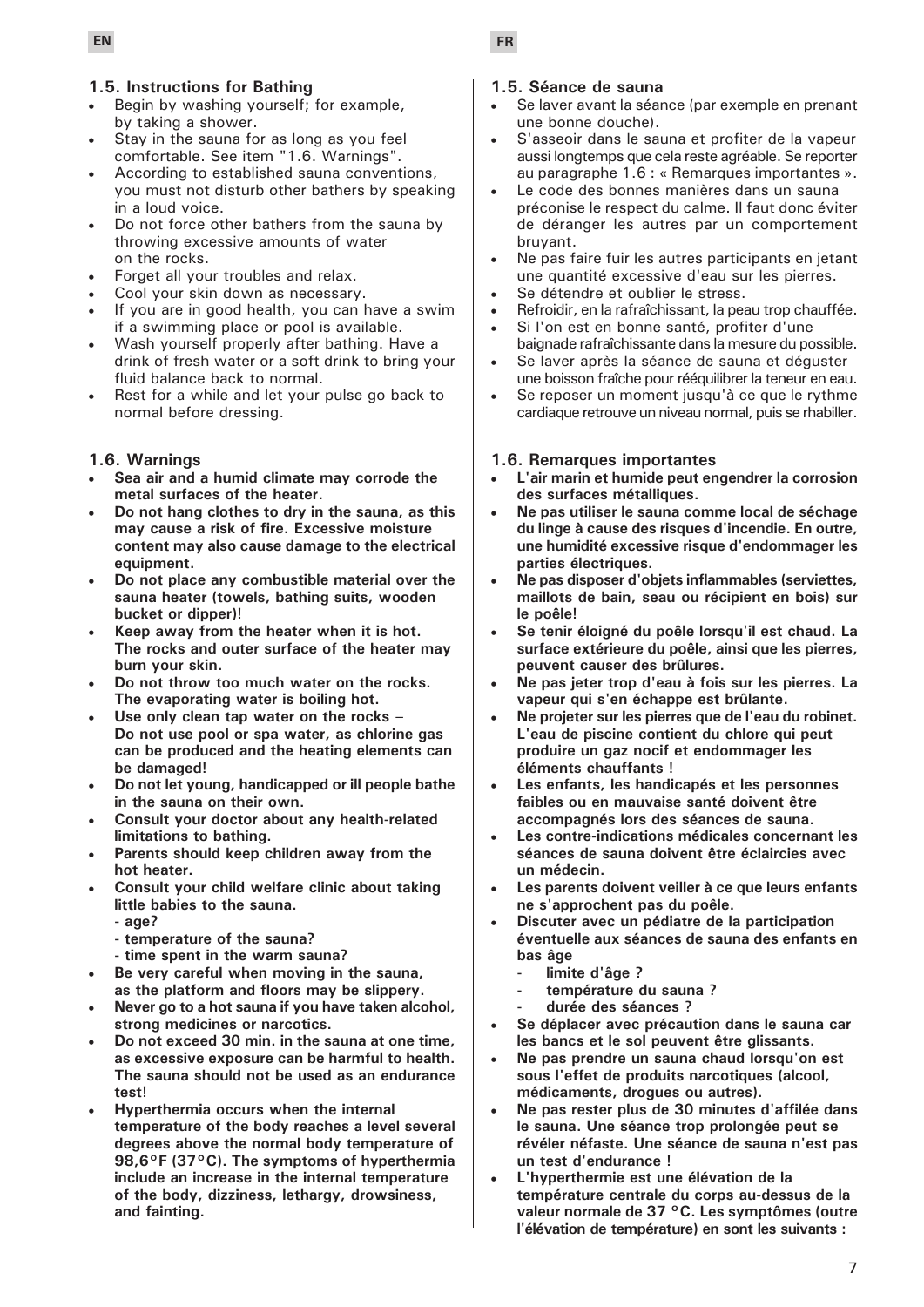- 
- The effects of hyperthermia include: **a) Failure to perceive heat**
- 
- **b) Failure to recognize the need to exit the room c) Unawareness of impending hazard**
- **d) Fetal damage in pregnant women**
- **e) Physical inability to exit the room**
- **f) Unconsiciousness**

# **1.7. Warning signs**

Warning signs – are furnished with Sauna heater. The metal "CAUTION" sign should be fastened to wall, close to heater, in a visible place. The metal "WARNING" sign should be fastened outside, to the Sauna room door.

# **1.8. Malfunctions**

If the heater does not heat, check the following points:

- the electricity has been switched on
- the timer has been switched to a section where the heater should be heated (0–1).
- the thermostat shows a higher figure than the temperature of the sauna.
- the fuses to the heater are in good condition. (Note. The stud does not always come out when the fuse has blown).
- the temperature guard has not gone off. The timer sound is heard but the elements are not heated. Reset the guard to its functioning position by pressing it so that a clicking sound is heard. See item 1.3.2., "Thermostat" and 1.3.3. "Overheating limiter".

**sensation de vertige, léthargie, somnolence, évanouissement.** 

Les effets produits par l'hyperthermie sont les **suivants :** 

**a) Incapacité à ressentir une sensation de chaleur b) Incapacité à réaliser qu'il faut sortir du sauna c) Aucune prise de conscience d'un danger immédiat** 

**d) Dommage intra-utérin chez les femmes enceintes** 

**e) Impossibilité physique de sortir du sauna f) Perte de conscience** 

# **1.7. Panneaux d'avertissement**

Le panneau métallique « ATTENTION » doit être fixé au mur, près du poêle, dans une position assurant une bonne visibilité. Le panneau métallique

« AVERTISSEMENT » doit être fixé à l'extérieur, sur la porte d'accès au sauna.

# **1.8. En cas de panne**

Si le poêle ne chauffe pas, vérifier les points suivants:

- L'alimentation est branchée
- Le minuteur est tourné sur une position commandant le chauffage du poêle (0-1)
- Le thermostat est réglé sur une valeur plus élevée que la température du sauna.
- Les fusibles se trouvant sur la ligne d'alimentation du poêle sont intacts. (Remarque : le témoin du fusible n'est pas toujours fiable.)
- La sécurité de surchauffe ne s'est pas déclenchée. On entend alors le minuteur mais les éléments chauffants ne chauffent pas. On peut réinitialiser la sécurité en l'enfonçant dans sa position de fonctionnement. Un déclic se fait entendre. Se reporter aux paragraphes 1.3.2 : « Thermostat » et 1.3.3 : « Sécurité de surchauffe ».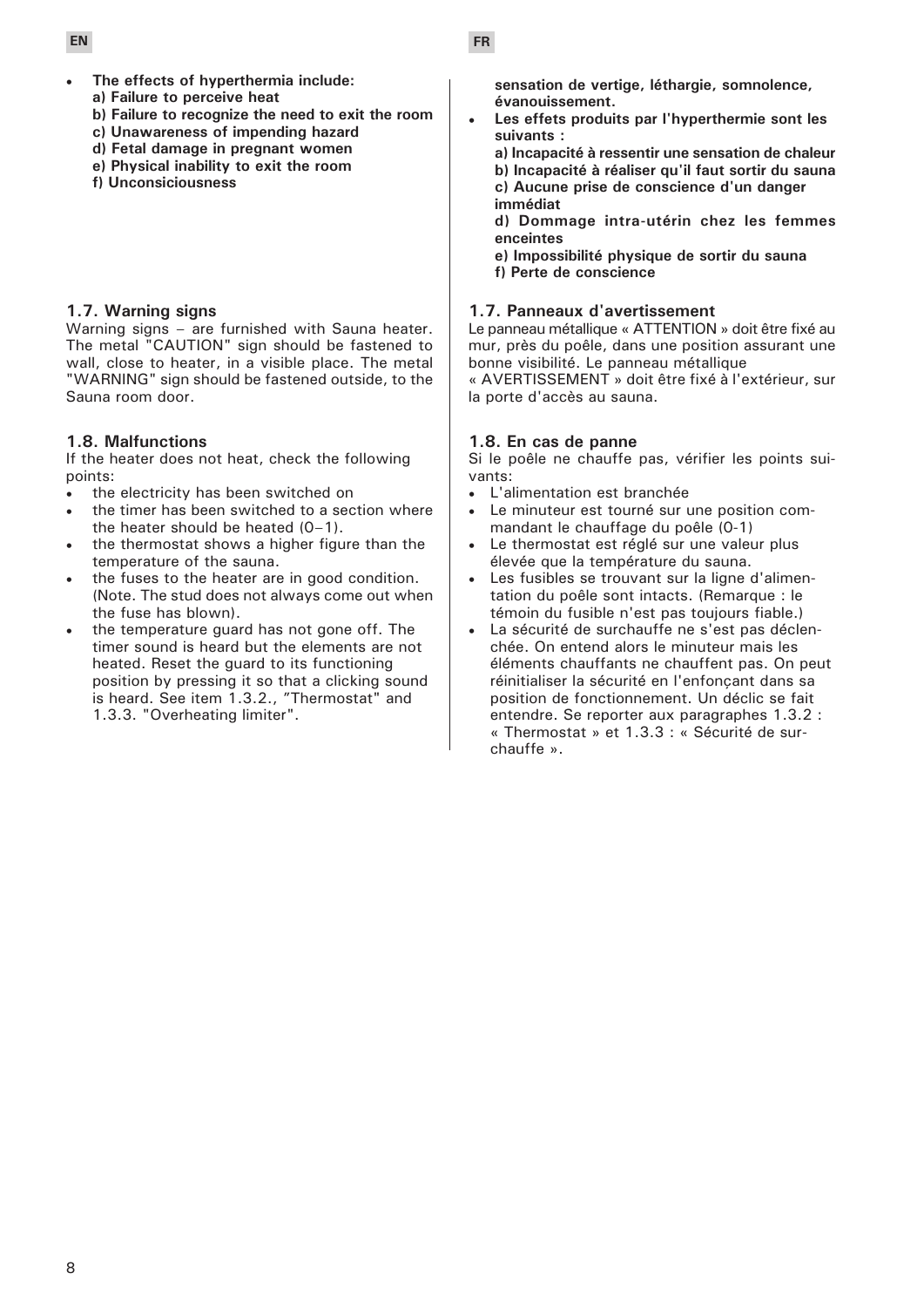## **2. THE SAUNA ROOM**

#### **2.1. Insulation and Wall Materials of the Sauna Room**

**In an electrically heated sauna, all the massive wall surfaces which store plenty of heat (such as bricks, glass blocks, plaster etc.), must be sufficiently insulated in order to keep the heater output at a reasonably low level.**

A wall and ceiling construction can be considered to have efficient thermal insulation if:

- the thickness of carefully fitted insulating wool inside the house is 4" (100 mm) minimum 2" (50 mm).
- the moisture protection consists of e.g. aluminium paper with tightly taped edges. The paper must be fitted so that the glossy side is towards the inside of the sauna.
- • there is a 3/8" (10 mm) vent gap between the moisture protection and panel boards (recommendation).
- the inside is covered by  $1/2" 5/8"$  (12–16 mm) thick panelling.
- there is a vent gap of a few millimetres at the top of the wall covering at the edge of the ceiling panelling.

When aiming at a reasonable heater output, it may be advisable to lower the ceiling of the sauna (normally 6' – 10 11/16" (2100 mm). See figure 4. As a result, the volume of the sauna is decreased, and a smaller heater output may be sufficient. The ceiling can be lowered so that the ceiling joists are fixed at a suitable height. The spaces between the joists are insulated (minimum insulation 4" (100 mm) and surfaced as described above.

Because heat goes upwards, a maximum distance of 47" (1200 mm) is recommended between the bench and ceiling.

**NOTE**! **Consult fire-extinguishing authorities to find out which part of the fireproof wall may be insulated.** 

**NOTE! The protection of the walls or ceiling with heat protection, such as mineral board fitted directly on the wall or ceiling, may cause the temperature of the wall and ceiling materials to rise dangerously high.**

#### **2.1.1. Room construction – general information**

#### **FRAMING**

2" x 4" softwood lumber, 16" o.c.

### **CEILING HEIGHT**

See figure 4.

#### **INSULATION**

R11 Fiberglas with foil back in walls and ceiling, foil facing into room.

#### **DRYWALL**

See local codes. Is not required in most residences. See local codes for commercial. If drywall is used, apply 1" x 2" nailers so that wall and ceiling boards can be attached to solid wood.

### **2. LE SAUNA**

**2.1. Isolation du sauna et matériaux muraux Dans un sauna chauffé électriquement, les surfaces murales massives qui accumulent la chaleur (brique, émail, crépi ou équivalent) doivent être suffisamment isolées pour permettre l'utilisation d'un poêle de puissance raisonnable.**

Un sauna est considéré bien isolé si la structure des murs et du plafond comporte :

- Une couche de laine isolante soigneusement appliquée d'une épaisseur de 100 mm (minimum 50 mm).
- Un matériau pare-vapeur, par exemple un papier aluminium, dont les joints sont soigneusement rendus étanches, apposé de façon que la surface brillante soit du côté de l'intérieur du sauna
- Un espace de ventilation entre le revêtement en lambris et le pare-vapeur de 10 mm (recommandation).
- Comme revêtement mural, un lambris d'une épaisseur de 12–16 mm environ.
- Un espace de ventilation de quelques millimètres entre la partie supérieure du lambris mural et celui du plafond.

Pour pouvoir utiliser un poêle de puissance raisonnable, il peut être judicieux d'abaisser le plafond (normalement 2100 mm). Se reporter à la figure 4. Cela diminue le volume du sauna et permet de choisir un poêle de puissance plus faible. L'abaissement du plafond se fait en ajustant la charpente à la hauteur désirée. L'espace vide formé par la charpente est isolé (épaisseur de l'isolant : min. 100 mm) et revêtu comme indiqué ci-dessus.

La chaleur ayant tendance à monter, la hauteur recommandée entre le banc et le plafond est de 1200 mm.

**IMPORTANT ! S'informer auprès des autorités en matière de sécurité-incendie des parties du mur coupe-feu pouvant être isolées.** 

**IMPORTANT ! La protection des murs ou du plafond (par exemple au moyen d'un panneau aggloméré avec liant minéral directement installé) peut provoquer une augmentation dangereuse de la température des murs ou du plafond.**

#### **2.1.1. Structure du sauna - informations d'ordre général**

#### **CADRE**

Bois tendre, 50 x 100 mm, 400 mm de centre à centre .

**HAUTEUR DU PLAFOND**  Se reporter à la figure 4.

#### **ISOLATION**

Fibre de verre R11 sur les murs et le plafond avec feuille isolante à l'extérieur.

### **CLOISON SÈCHE**

Se reporter à la réglementation locale. N'est généralement pas exigée dans le cadre d'une utilisation domestique. Se reporter à la réglementation locale en cas d'utilisation commerciale. Si une cloison sèche est installée, utiliser un fond de clouage de 2,5 x 5 cm afin de faciliter la fixation des planches des murs et du plafond.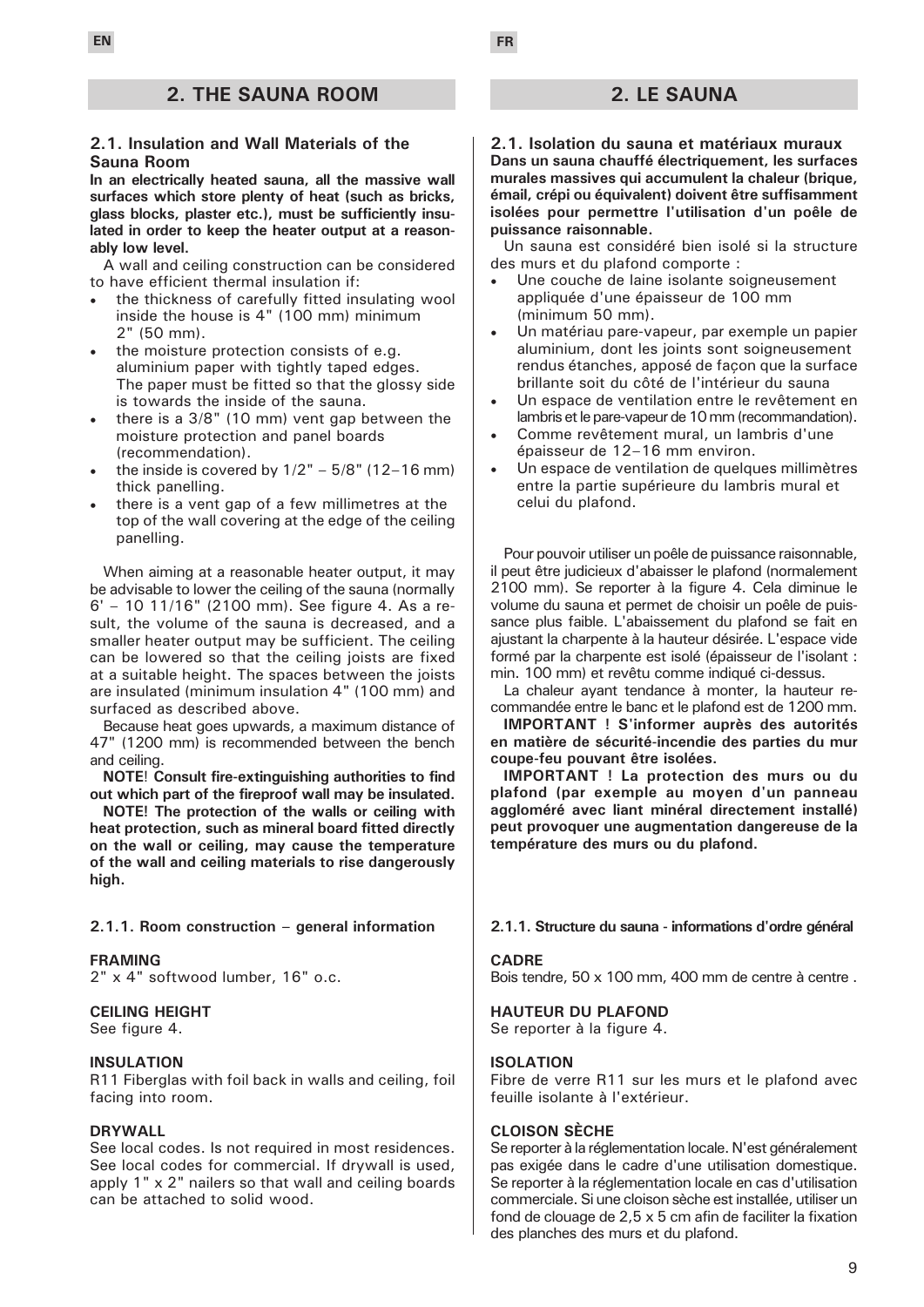

### **PANELING**

Use kiln-dried, clear, T & G softwood such as California Redwood, Western Red Cedar, Alaska Yellow Cedar, pine, spruce or other suitable wood material (with moisture content not exceeding 11 %).

#### **BENCHES**

Use suitable softwood with fastening from bottom to prevent burning of bathers.

#### **HEATER GUARDRAIL**

Use matching softwood.

#### **DOOR**

Must open out and should not have a lock.

#### **ROOM LIGHT**

Should be a vapor proof, wall-mounted type, with rough-in box mounted flush with inside paneling. It should mount 6" (150 mm) or less from ceiling, not directly over the Sauna heater, and not over upper benches; light bulb should not exceed 75 watts.

**Note! Receptacles OR PLUGS are not allowed in a Sauna room. If a speaker is installed in a Sauna room, it should not be installed higher than 3' from floor, away from the Sauna heater (consult manufacturer for ratings).**

### **2.2. Sauna Room Floor**

Due to a large variation in temperature, the sauna rocks disintegrate in use.

Small pieces of rock are washed down on the sauna room floor along with the water thrown on the stones. Hot pieces of rock may damage plastic floor coverings installed underneath and near the heater.

A light-coloured joint grout, used for a tiled floor, may absorb impurities from the rocks and water (e.g iron content).

To prevent aesthetic damage (due to the reasons presented above) only dark joint grouts and floor coverings made of rock materials should be used underneat and near the heater.

#### **2.3. Heater Output**

When the walls and ceiling are covered with panels, and the insulation behind the panels is sufficient to prevent thermal flow into the wall materials, the heater output is defined according to the cubic volume of the sauna. See table 1.

If the sauna has visible uninsulated wall surfaces, such as walls covered with brick, glass block, concrete or tile, each 10 square feet (ca 1m²) of said wall surface causes the cubic volume of the sauna to increase by 42 Cu.Ft.  $(1.2 \text{ m}^3)$ . The heater output is then selected according to the values given in the table.

Because log walls are heated slowly, the cubic volume of a log sauna should be multiplied by 1.5, and the heater output should then be selected on the basis of this information.

### **REVÊTEMENT MURAL**

Utiliser un bois tendre, sans défaut et séché au four (assemblage à rainure et languette). Par exemple du séquoia de Californie, du cédre rouge de l'ouest, du cédre jaune d'alaska, avec une teneur en humidité inférieure à 11%.

#### **BANCS**

Utiliser un bois tendre adéquat fixé au sol afin d'éviter les brûlures .

#### **MONTURE DE SÉCURITÉ**

Utiliser un bois tendre assorti.

#### **PORTE**

Doit s'ouvrir vers l'extérieur et être dépourvue de serrure.

#### **LAMPE**

Doit être étanche à la vapeur, montée au mur avec un boîtier de retenue monté dans l'alignement du revêtement mural intérieur. Elle doit être située à 150 mm du plafond au minimum et ne surplomber ni les bancs ni le poêle. L'ampoule électrique doit être d'une puissance maximale de 75 watts.

**Important ! Aucune prise électrique n'est autorisée dans le sauna. Si un haut-parleur est installé dans le sauna, il ne doit pas être monté à plus de 7,5 cm du plancher et doit être éloigné du poêle (consulter le fabricant pour tous renseignements sur le calibrage).** 

#### **2.2. Revêtement de sol du sauna**

Du fait des importants changements de température, les pierres du poêle se détériorent et s'effritent avec le temps.

L'eau de vapeur débarrasse les pierres des particules et débris détachés en les entraînant vers le sol. Ces morceaux de pierre chauds risquent d'endommager les revêtements de sol à surface plastifiée se trouvant autour et en dessous du poêle.

D'autre part, les impuretés des pierres et de l'eau de vapeur (ferrugineuse par exemple), peuvent colorer les joints de carrelage clairs. Afin d'éviter les inconvénients esthétiques résultant de ces faits, il est conseillé d'utiliser au-dessous et tout autour du poêle un revêtement de sol de type minéral et des joints foncés.

### **2.3. Puissance du poêle**

Lorsque le revêtement des murs et du plafond est en lambris et que l'isolation se trouvant derrière est suffisante pour éviter les pertes de chaleur vers les matériaux des murs, la détermination de la puissance du poêle se fait d'après le volume du sauna. Se reporter au tableau 1.

Si le sauna laisse apparaître des surfaces non isolables en brique, émail, béton ou carrelage, il faut rajouter au volume du sauna 1,2 m<sup>3</sup> par mètre carré de ces surfaces et choisir la puissance du poêle suivant les valeurs données dans le tableau.

Les murs d'un sauna en rondins ou madriers chauffent lentement ;

il faut donc, lors de la détermination de la puissance du poêle, multiplier le volume par 1,5 et choisir la puissance correspondant à ce volume corrigé.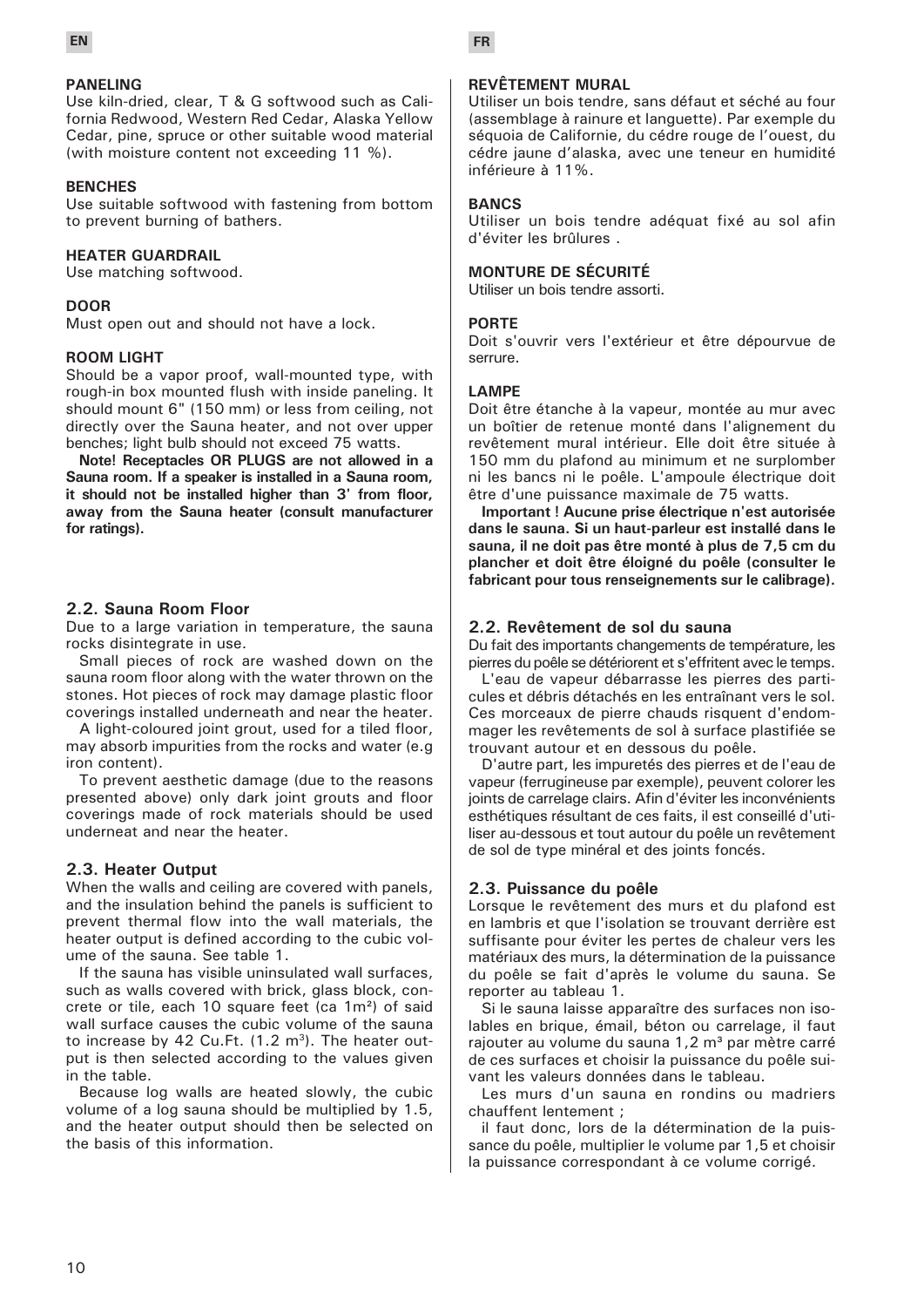



*Figure 4. Sauna*

#### **2.4. Ventilation of the Sauna Room**

Sufficient ventilation is extremely important for the sauna. The air in the sauna room should be changed six times per hour. The fresh air pipe should come directly from outside.

Inlet ventilation openings shall be located at the bottom of the wall, as close to the floor level as possible.

Outlet ventilation openings shall be located at the top of the wall, as close to the ceiling as bossible, and shall comply with the minimum size requirements for inlet ventilations openings. See fig. 4.

Sauna shall be provided with intended ventilation as required per the local code authorities.

#### **2.5. Hygienic Conditions of the Sauna Room**

Good hygienic standards of the sauna room will make bathing a pleasant experience.

The use of sauna seat towels is recommended to prevent sweat from flowing onto the platforms. The towels should be washed after each use. Separate towels should be provided for guests.

It is advisable to vacuum or sweep the floor of the sauna room in connection with cleaning. In addition, the floor may be wiped with a damp cloth.

The sauna room should be thoroughly washed at least every six months. Brush the walls, platforms and floor by using a scrubbing-brush and sauna cleanser.

Wipe dust and dirt from the heater with a damp cloth.

### **2.4. Ventilation du sauna**

L'efficacité de la ventilation est très importante pour les séances de sauna. L'air du sauna doit être renouvelé six fois par heure. Dans ce but, il faut prévoir une arrivée d'air frais directement de l'extérieur.

L'arrivée d'air doit se trouver au bas de la paroi, aussi près que possible du plancher.

L'orifice d'évacuation de l'air doit se trouver en haut de la paroi, aussi près que possible du plafond. Il doit être conforme aux spécifications minimum concernant la ventilation. Se reporter à la figure 4.

Le sauna doit être équipé de la ventilation requise par la législation locale en vigueur.

#### **2.5. Hygiène du sauna**

Pour que les séances de sauna soient agréables, il convient de veiller à l'hygiène de la pièce.

Nous recommandons l'usage de petites serviettes pour s'asseoir, afin que la transpiration ne coule pas sur les bancs. Les serviettes doivent être lavées après chaque utilisation. Il est conseillé de donner aux invités leurs propres serviettes.

Lors du ménage hebdomadaire, il est bon d'aspirer/ de balayer le sol du sauna. Il est aussi recommandé de le laver avec une serpillière humide.

Au moins tous les six mois, le sauna doit être nettoyé à fond. Les murs, les bancs et le sol du sauna doivent être nettoyés avec une brosse et un produit nettoyant pour sauna.

Enlever la poussière et la saleté du poêle à l'aide d'un chiffon humide. Figure 5. Distances de sécurité du poêle.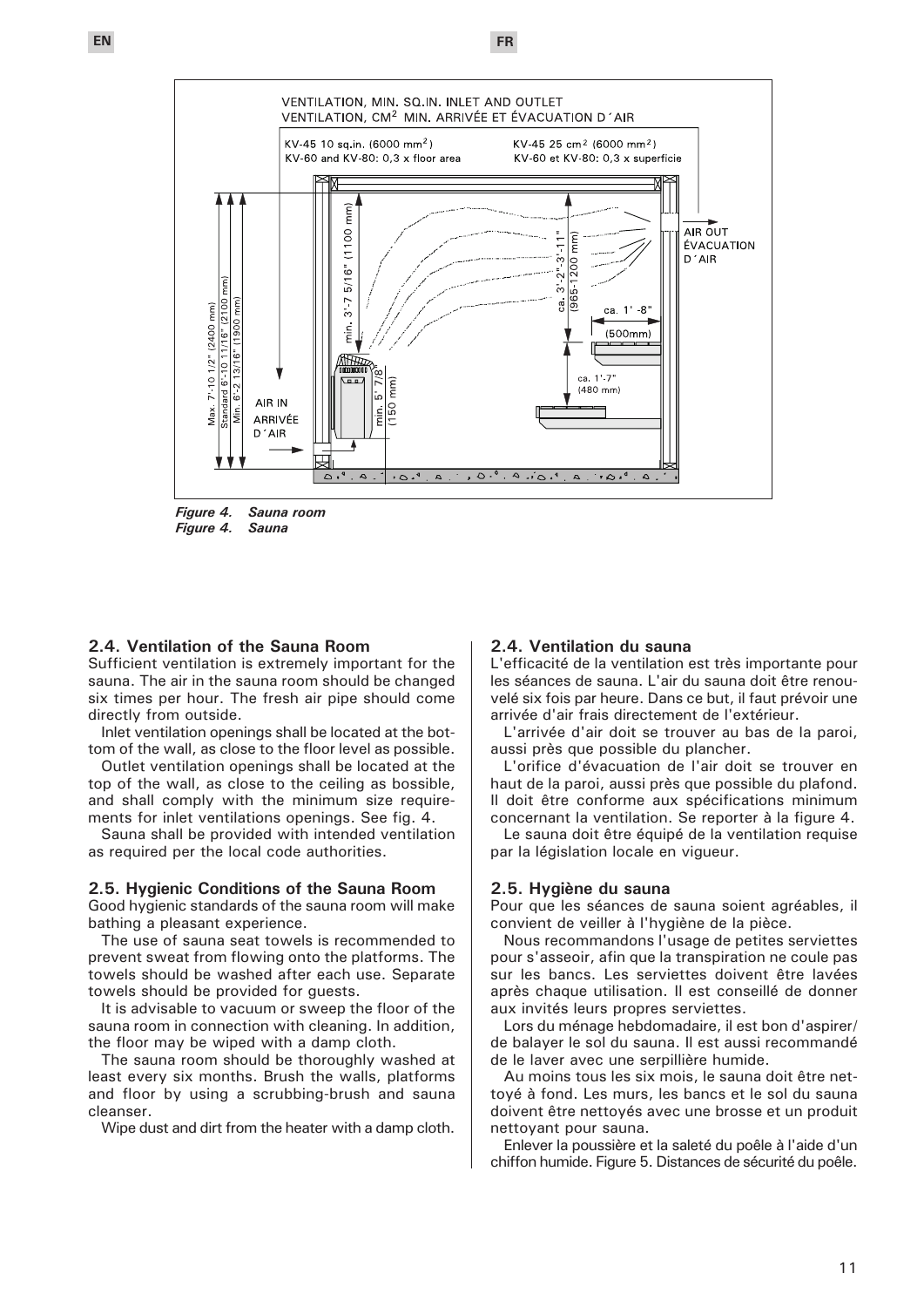### **3. INSTRUCTIONS FOR THE INSTALLATION**

### **3.1. Prior to Installation**

Prior to installing the heater, study the instructions for installation, as well as checking the following points:

Is the output and type of the heater suitable for the sauna room?

**The cubic volumes given in table 1 should be followed.**

- Are there a sufficient number of high quality sauna rocks?
- Is the supply voltage suitable for the heater?
- The location of the heater fulfils the minimum requirements concerning safety distances given in fig. 5 and table 1.

**It is absolutely necessary to ensure that the installation is carried out according to these values. Neglecting them can cause a risk of fire. Only one electrical heater may be installed in the sauna room.**

### **3.2. Fastening the Heater on a Wall**

1. Fasten the wall-mounting rack on the wall by using the screws which come with the rack. Observe the minimum safety distances given in table 1 and fig. 5. The fastening of the mounting rack is shown in fig. 6.

**NOTE! There should be a support, e.g. a board, behind the panel, so that the fastening screws can be screwed into a thicker wooden material than the panel. If there are no boards behind the panel, the boards can also be fastened on the panel. See figure 4.**

- 2. Lift the heater onto the rack on the wall so that the ends of the fastening bars go into the holes in the bottom of the heater and the connecting box switches are easily accessible.
- 3. Fasten the upper part of the heater to the wallmounting rack by using the fastening clamp.
- 4. The steam distributor must always be fastened on the wall side of the heater. To turn the distributor, loosen the fastening screws and then turn it. See figure 9.

# **3. INSTRUCTIONS D'INSTALLATION**

### **3.1. Avant l'installation**

Avant de se lancer dans l'installation du poêle, bien lire les instructions et vérifier les points suivants :

Le poêle à installer convient, par sa puissance et son type, au sauna en question.

**Le volume du sauna ne doit être ni inférieur ni supérieur à celui indiqué dans le tableau 1.** 

- Les pierres doivent être de bonne qualité et en quantité suffisante.
- La tension d'alimentation doit être adaptée au poêle.
- L'emplacement du poêle doit être conforme aux exigences de sécurité indiquées dans la figure 5 et le tableau 1.

**Ces valeurs doivent impérativement être respectées. Dans le cas contraire on pourrait provoquer un incendie. Le sauna ne doit recevoir qu'un seul poêle électrique** 

### **3.2. Fixation du poêle au mur**

1. À l'aide des vis fournies, fixer la console d'installation du poêle sur le mur. Respecter les distances minimales de sécurité données par le tableau 1 et la fig. 5. La fixation de la console d'installation est illustrée dans la fig. 6.

**IMPORTANT ! La partie arrière du lambris devant recevoir les vis de fixation doit être renforcée, d'une planche supplémentaire par exemple, dans laquelle les vis seront solidement fixées. S'il n'y a pas de planche derrière le lambris, les vis peuvent aussi être solidement fixées sur le lambris. Se reporter à la fig. 4.**

- 2. Placer le poêle sur la console d'installation de telle sorte que les extrémités des barres de support du poêle rentrent dans les trous situés à la base du poêle et que les connecteurs d'utilisation du boîtier de connexions soient facilement accessibles.
- 3. Fixer la partie supérieure du poêle à la console d'installation à l'aide des brides de fixation.
- 4. Le guide de vapeur doit toujours être fixé du côté du mur arrière. Le guide de vapeur peut être tourné. Pour ce faire, ôter les vis de fixation. Se reporter à la figure 9.

| <b>HEATER</b><br><b>POÊLE</b> |                        |           | <b>SAUNA ROOM</b><br><b>SAUNA</b> |                          |                     |                |                    |  |
|-------------------------------|------------------------|-----------|-----------------------------------|--------------------------|---------------------|----------------|--------------------|--|
| Width/Largeur                 | inch/pouces<br>1711/16 | mm<br>450 | Min. height<br>Haureur min.       | Floor area<br>Superficie |                     | Volume         |                    |  |
| Depth/Profondeur              | 1113/16                | 300       |                                   | Min.                     | Max.                | Min.           | Max.               |  |
| Height/Hauteur                | 2411/16                | 650       | inch/pouces                       |                          | Sq.Ft./Pieds carrés |                | Cu.Ft./Pieds cubes |  |
| MODEL/MODÉL                   | kW                     |           | mm                                | m <sup>2</sup>           |                     | m <sup>3</sup> |                    |  |
| $KV-45$                       | 4,5                    |           | 74 13/16<br>1900                  | 16<br>1,5                | 30<br>2,8           | 100<br>2,8     | 210<br>6           |  |
| KV-60                         | 6,0                    |           | 74 13/16                          | 28                       | 40                  | 170            | 300                |  |
|                               |                        |           | 1900                              | 2,6                      | 3.7                 | 4,8            | 8,5                |  |
| KV-80                         | 8,0                    |           | 74 13/16                          | 40                       | 65                  | 250            | 425                |  |
|                               |                        |           | 1900                              | 3,7                      | 6                   | 7,1            | 12                 |  |

*Table 1. Installation details of a KV heater. See fig. 4 and item 2.3. "Heater output"*

*Tableau 1. Installation du poêle KV. Se reporter à la figure 4 et au paragraphe 2.3 : « Puissance du poêle »*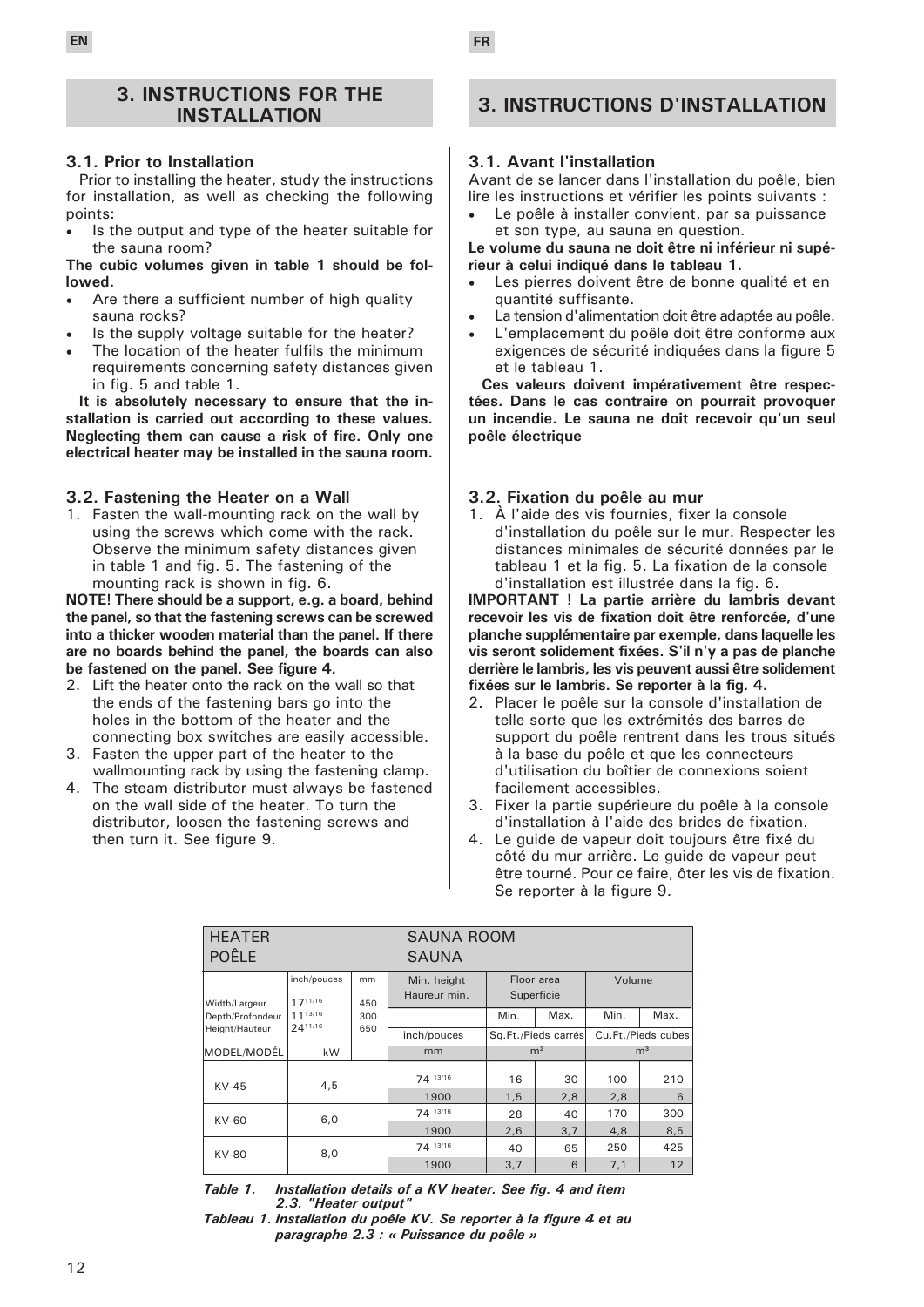**EN FR**



*Figure 5. Min. distances to combustible materials* **Distances de sécurité du poêle** 

#### **3.3. Installation capillary tubing and bulb**

Before hooking up electrical wires to junction box of heater, remove capillary tubing and bulb from junction box and bring up wall to left or right side of heater. Cover tubing with wooden molding provided, coil up excess tubing, and place under heater close to floor.

Be sure to cover thermostat bulb with protective metal cover by threading bulb through holes in cover, and fasten bulb cover to wall with screws provided. Also, take care when nailing protective wood strips over capillary tubing, so that nails do not puncture tubing. If punctured, entire thermostat must be replaced. See figure 7.

#### **3.3. Installation du tube capillaire et du bulbe thermostatique**

Avant de raccorder les câbles électriques au boîtier de raccordement du poêle, retirer le bulbe thermostatique et le tube capillaire du boîtier de raccordement et les positionner sur le mur, à gauche ou à droite du poêle. Recouvrir le tube avec la pièce en bois fournie, replier l'excès de tube et le positionner sous le poêle, près du plancher.

Protéger le bulbe thermostatique au moyen de son couvercle métallique et fixer celui-ci au mur au moyen des vis fournies. Prendre garde à ne pas perforer le tube capillaire lors du clouage des pièces de bois destinées à sa protection. Si le tube est perforé, le thermostat tout entier doit être remplacé. Se reporter à la figure 7.



*Figure 6. Location of the mounting rack of the heater Figure 6. Emplacement de la console d'installation du poêle* 



*Figure 7. Installation of the thermostat sensor Figure 7. Installation du capteur thermostatique*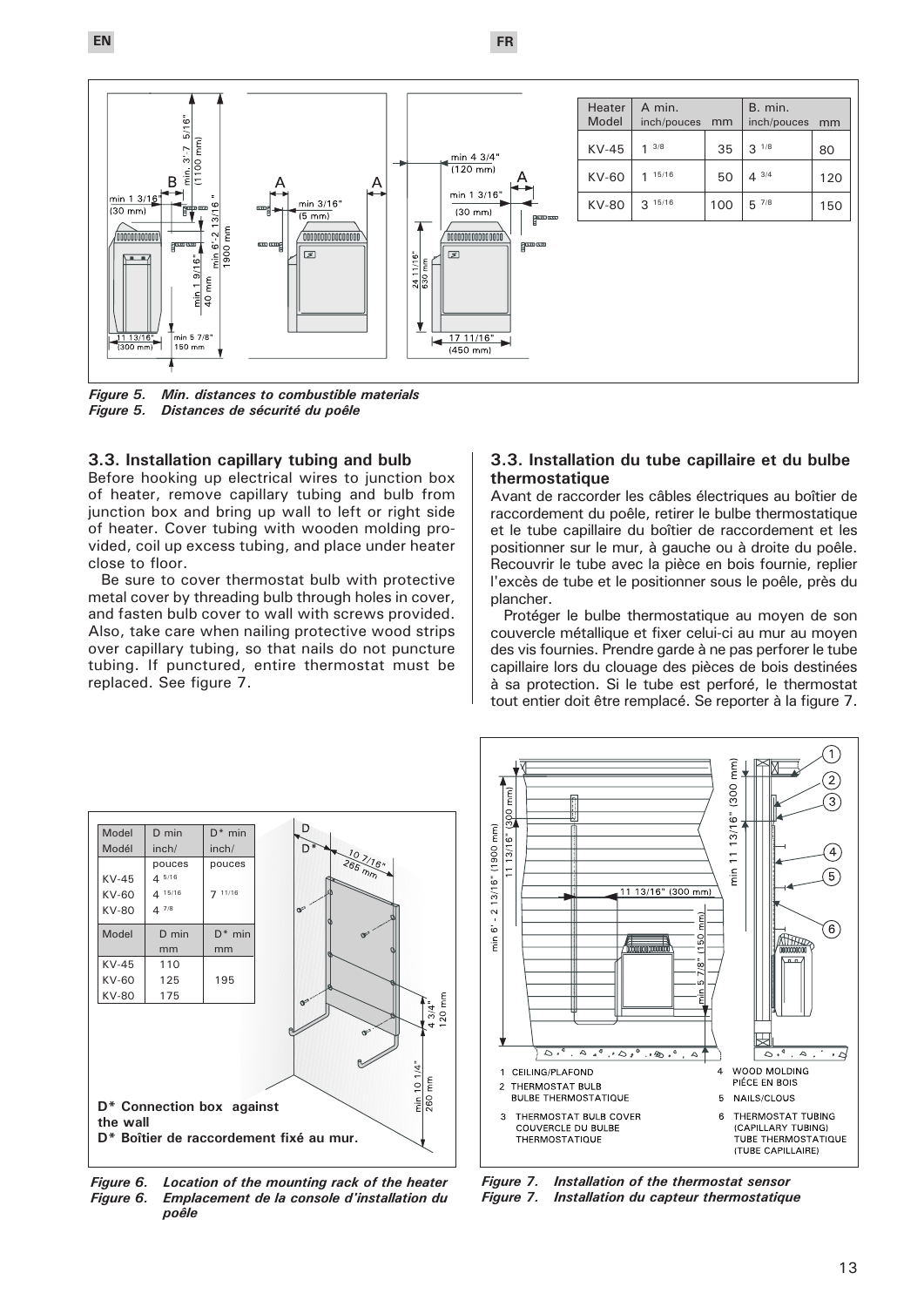



*Figure 8. Safety railing of the heater Figure 8. Monture de sécurité du poêle* 

### **3.4. Safety Railing**

If a safety railing is built around the heater, the minimum distances given in fig. 8 must be observed.

#### **3.5. Electrical Connections**

**The heater may only be connected to the electrical network in accordance with the current regulations by an authorised, professional electrician.**

Refer to the chart in table 2 to determine the wire size and circuit protection required. The complete sauna system should be properly grounded as per NEC or as required by local codes. A grounding terminal is provided in the wiring compartment of each heater, complate the wiring according to the appropriate wiring figure 10.

See table 1 for required clearances. Any wiring within internal Sauna walls must be rated for 90°C (194°F) and copper wire must be used. Run wire through seal tight flex conduit from wall to heater and connect to junction box.

**Note! If connection to heater will be made at a later time, bring flex into Sauna room 4–6" (100–150 mm) from floor, and leave 3' (900 mm) of flex for hookup (can be cut to right lenght later).**

Further instructions concerning exceptional installations can be obtained from local electrical authorities.

#### **3.6. Electric heater insulation resistance**

When performing the final inspection of the electrical installations, a "leakage" may be detected when measuring the heater's insulation resistance. The reason for this is that the insulating material of the heating resistors has absorbed moisture from the air (storage transport). **After operating the heater for a few times, the moisture will be removed from the resistors.**

**Note! A ground fault interrupter (GFI) shoud not be installed in and does not belong in a Sauna.**



*Figure 9. Connections and parts of the heater Figure 9. Raccordement et description des différentes parties du poêle* 

#### **3.4. Monture de sécurité**

Si une monture de sécurité est installée autour du poêle, respecter les exigences de distance de sécurité indiquées dans la figure 8.

#### **3.5. Connexions électriques**

Les connexions électriques du poêle doivent être réalisées conformément aux règlements en vigueur concernant les saunas électriques et uniquement par un électricien compétent autorisé.

Se reporter au tableau 2 pour déterminer les câbles et la protection de circuit qui conviennent. Le système doit être mis à la terre conformément à la réglementation en vigueur. Une borne de mise à la terre est disponible dans le boîtier de câblage. Effectuer le câblage conformément aux indications fournies dans la figure 10.

Se reporter au tableau 1 pour les distances à respecter. Tous les câbles utilisés dans les parois intérieures du sauna doivent être en cuivre et pouvoir supporter une température de 90 °C. Disposer le câble à l'intérieur du conduit souple, depuis le mur jusqu'au poêle, et le raccorder au boîtier de raccordement.

**Important ! Si le câble doit être raccordé au poêle ultérieurement, faire passer le conduit souple dans le sauna à 100 – 150 mm du plancher et prévoir une longueur de 900 mm pour le branchement (le conduit pourra être coupé à la bonne longueur le moment venu).**

En cas d'installation non standard, des informations supplémentaires peuvent être obtenues auprès des autorités locales compétentes.

### **3.6. Résistance d'isolation du poêle électrique**

Lors de l'inspection finale des installations électriques, il est possible que la mesure de la résistance d'isolation présente une fuite. Cette fuite est due à l'humidité ambiante qui a pu pénétrer dans la matière isolante des éléments chauffants pendant le transport ou le stockage. L'humidité disparaîtra des éléments chauffants au bout de quelques séances de chauffe du poêle.

**Important ! Ne pas installer de disjoncteur de fuite à la terre. Un tel dispositif n'a pas sa place dans un sauna.**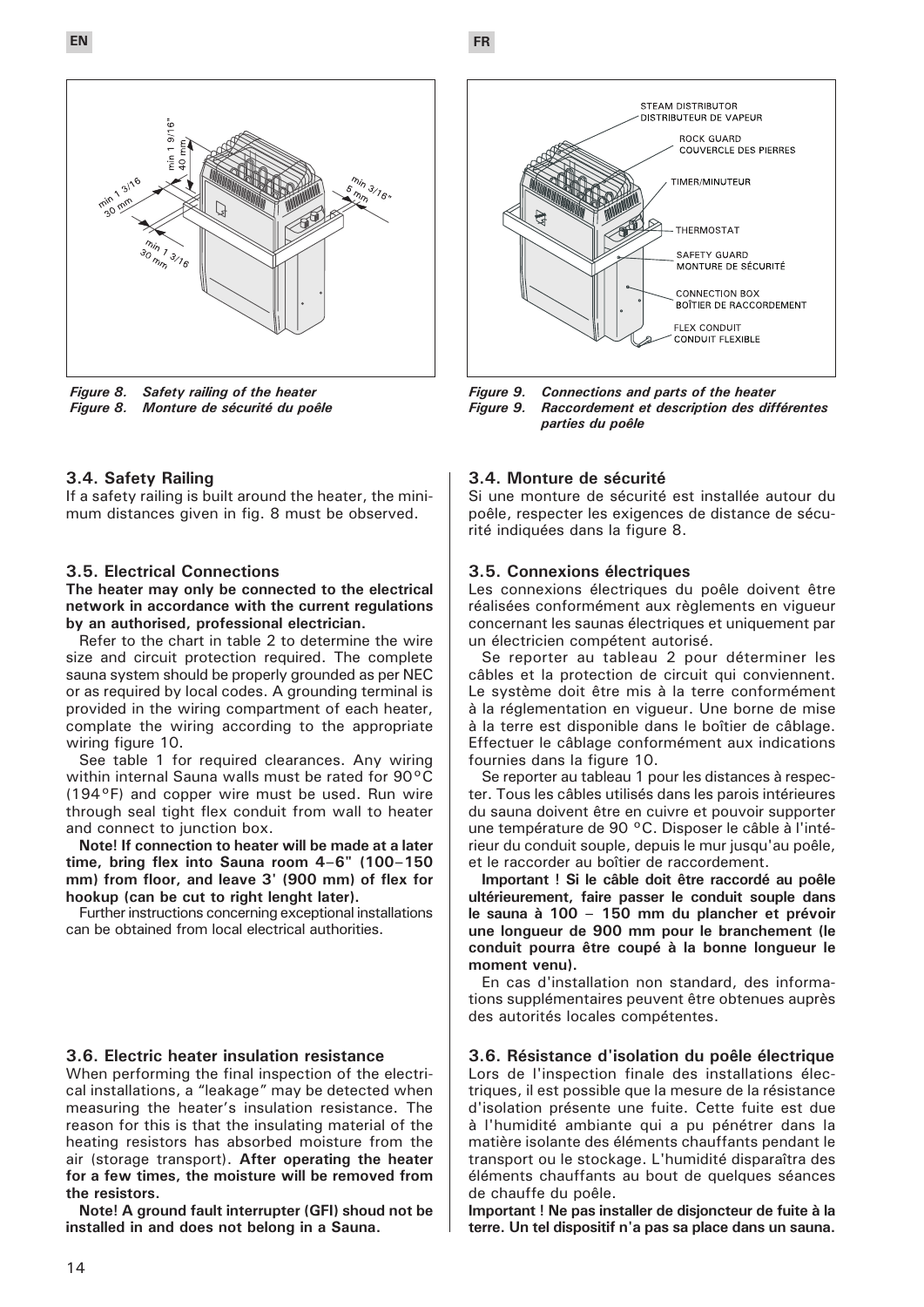**EN FR**



*Figure 10. Electrical connections of the heaters KV-45, KV-60 and KV-80 Figure 10. Connexions électriques des poêles*

### **3.7. Testing of Sauna heater**

Before testing heater, fill rock cavity with igneous stones provided with heater and fasten rock guard at top of heater. See item 1.1." Piling of the Sauna rocks".

- 1. After Sauna heater has been properly wired, according to appropriate wiring diagram and local codes, turn Sauna breaker on in the main breaker panel. **(Note! Electrician must label "Sauna" breaker.)**
- 2. Turn thermostatic (heat) control to on position (this is located on your heater). Set timer to 10 or 15 minutes.
- 3. Within 5 minutes, you should be able to feel heat from heater elements when holding your hand over heater.
- 4. If Sauna does not heat, refer to troubleshooting information.
- 5. It is normal for smoke to appear during the first heating, as protective element coating needs to burn off. TURN SAUNA ON FOR 1 HOUR BEFORE USING THE FIRST TIME, TO ELIMINATE SMOK-ING.

### **3.7. Essai du poêle**

Avant de tester le poêle, disposer les pierres ignées dans leur logement et refermer le couvercle de protection situé en haut du poêle. Se reporter au paragraphe 1.1 : « Mise en place des pierres du poêle ».

- 1. Une fois le câblage effectué (conformément aux schémas de câblage et à la réglementation en vigueur), activer le disjoncteur du sauna. **(Important ! L'électricien doit étiqueter le disjoncteur « sauna ».)**
- 2. Mettre la commande du thermostat située sur le poêle en position de marche. Régler le minuteur sur 10 ou 15 minutes.
- 3. Au bout de 5 minutes, la chaleur provenant des éléments chauffants doit être sensible si l'on met la main au-dessus du poêle.
- 4. Si le sauna ne chauffe pas, se reporter à la section « Dépannage ».
- 5. Au cours de la première mise en marche, il est normal de voir apparaître un peu de fumée, car la chaleur élimine le revêtement de protection des éléments chauffants. FAIRE FONCTIONNER LE SAUNA PENDANT UNE HEURE AVANT SA PREMIÈRE UTILISATION AFIN D'ÉLIMINER TOUTE LA FUMÉE.

| 240V 1 phase KV- sauna heater with built in controls/Poelê KV monophasé 240 V avec commades intégrées |                                              |                                  |              |                                  |                                                                                                        |  |  |
|-------------------------------------------------------------------------------------------------------|----------------------------------------------|----------------------------------|--------------|----------------------------------|--------------------------------------------------------------------------------------------------------|--|--|
| Model/Modéle                                                                                          | Input<br><b>Consommation en</b><br><b>kW</b> | <b>Voltage</b><br><b>Tension</b> | <b>Phase</b> | Amperage<br>Intensité de courant | Min. 90°C Copper supply wire AVG No.<br>Min. 90°C. Câble d'alimentation en<br>cuivre de calibre AWG nº |  |  |
| $KV-45-1$                                                                                             | 4,5                                          | 240                              |              | 18.8                             | 10                                                                                                     |  |  |
| KV-60-1                                                                                               | 6,0                                          | 240                              |              | 25,0                             | 10 <sup>1</sup>                                                                                        |  |  |
| KV-80-1                                                                                               | 8,0                                          | 240                              |              | 33.3                             | 8                                                                                                      |  |  |
| 208V 3 phase KV- sauna heater with built in controls/Poelê KV triphasé 208 V avec commades intégrées  |                                              |                                  |              |                                  |                                                                                                        |  |  |
| $KV-45-3$                                                                                             | 4,5                                          | 208                              | 3            | 12.5                             | 14                                                                                                     |  |  |
| KV-60-3                                                                                               | 6.0                                          | 208                              | 3            | 16.7                             | 12                                                                                                     |  |  |
| KV-80-3                                                                                               | 8,0                                          | 208                              | 3            | 22.2                             | 10                                                                                                     |  |  |

*Tables 2. Supply wires Tablaux 2. Câbles d'alimentation*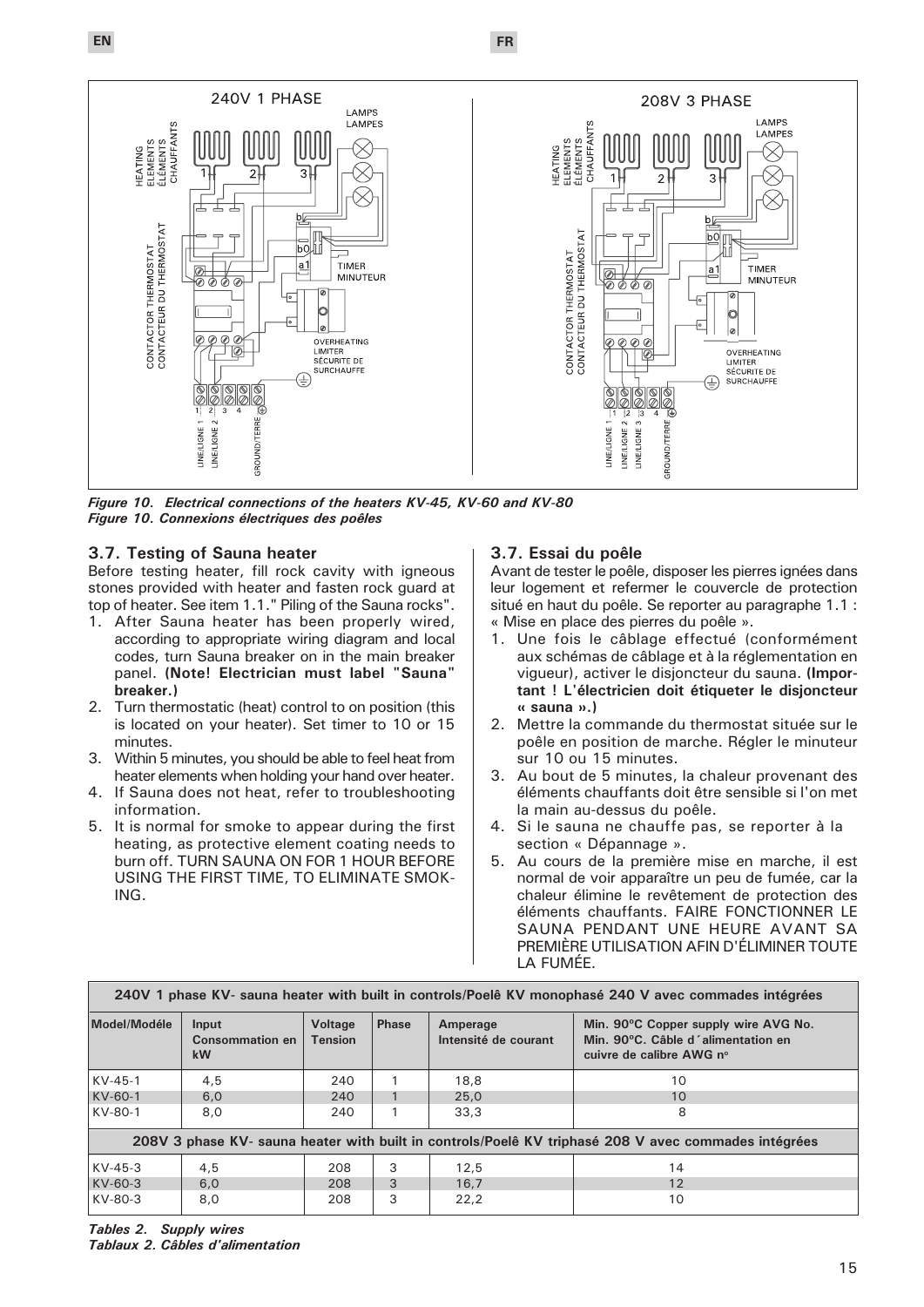### **3.8. Troubleshooting**

### **A. If sauna does not operate after initial installation and wiring:**

- 1. Check breaker to be sure that it is on. Also, breaker should be correct size.
- 2. Check circuit breaker in contactor to be sure that it has not been shorted out.
- 3. Be sure that thermostat and timer are both in on position.
- 4. Be sure that timer winds down. If timer has been shorted out, heater will not operate.

#### **B. If sauna has been in operation, but heater ceases to operate:**

- 1. Check breaker to make sure it is on.
- 2. Check timer to see if it winds down.
- 3. Check high limit reset button in heater (reset is under the heater to see if it has been released).
- 4. Call your electrician or service person for further help.

### **C. If Sauna heater operates, but room does not come up to Sauna temperature (160–185°F (70–85°C) normal Sauna temperature):**

- 1. You must allow at least 30 minutes for Sauna heat-up time.
- 2. Is Sauna thermometer located 6" (150 mm) from ceiling, and is it above or close to Sauna heater? (This is proper location for Sauna temperature reading.) Thermometer readings vary with room heights and location. Eg. 180°F (82 $^{\circ}$ C) above Sauna heater = 165 $^{\circ}$ F (74 $^{\circ}$ C) on opposite wall =  $140^{\circ}F(60^{\circ}C)$  on upper bench level =  $120^{\circ}F(49^{\circ}C)$  on lower bench level 100°F (38°C)at floor level.
- 3. Check for proper wire size, amp size and proper wiring (according to diagrams and information) also necessary copper wiring.
- 4. Check for placement of stones to make sure they are loosely spaced around elements, to insure good air flow. Stones packed too tightly will restrict air flow and reduce heating capacity.
- 5. Check for heat loss (around or under door, around ceiling light or fan – we do not recommend ceiling light and a fan does not belong in the Sauna.
- 6. Is room properly insulated?
- 7. Is ceiling higher than in figure 4?
- 8. After checking all of the above, remove rocks and check heater elements for holes or burned areas. (Only if heater has been in use for some time.)

### **3.9. Caution! Electrician or service person!**

- 1. Before servicing heater, control, or contactor, turn power off at breaker!
- 2. Open junction box to make sure wires are tightly secured with no loose connections. Heater wire and all connecting wires should be copper.

## **3.8. Dépannage**

### **A. Si le sauna ne fonctionne pas après l'installation et le câblage :**

- 1. Vérifier que le disjoncteur est fermé. Vérifier également qu'il est de la bonne dimension.
- 2. Vérifier l'absence de court-circuit sur le disjoncteur du contacteur.
- 3. Vérifier que le thermostat et le minuteur sont tous deux en position de marche.
- 4. Vérifier que le minuteur n'est pas bloqué. Si le minuteur a été court-circuité, le poêle ne pourra pas fonctionner.

### **B. Si le poêle s'arrête après avoir commencé de fonctionner :**

- 1. Vérifier l'absence de court-circuit sur le disjoncteur.
- 2. Vérifier que le minuteur n'est pas bloqué.
- 3. Vérifier que le bouton de réinitialisation du poêle n'est pas bloqué en position enfoncée.
- 4. Si besoin est, contacter un électricien ou un technicien d'entretien.

## **C. Si le poêle fonctionne sans que le sauna atteigne**

- **la température normale désirée (70 85 °C) :**
- 1. Le réchauffement du sauna prend environ 30 minutes.
- 2. Le thermomètre du sauna est-il situé à 150 mm du plafond ? Est-il positionné au-dessus du poêle ou à proximité de celui-ci ? (C'est là sa position correcte.) La température mesurée par le thermomètre varie en fonction de son emplacement et de la hauteur du plafond. Par exemple : 180 °C au-dessus du poêle, 74 °C sur la paroi opposée, 60 °C sur le banc supérieur, 49 °C sur le banc inférieur et 38 °C au niveau du sol.
- 3. Vérifier que l'installation électrique (diamètre des câbles, intensité de courant, câblage) est conforme aux schémas et aux informations fournies. Il est également nécessaire d'utiliser des câbles en cuivre.
- 4. Vérifier le positionnement des pierres. Elles ne doivent pas être serrées autour des éléments chauffants. L'air doit pouvoir circuler. Des pierres trop serrées les unes contre les autres empêchent l'air de circuler et réduisent la puissance de chauffage du poêle.
- 5. Vérifier l'absence de déperditions de chaleur (par la porte, la lampe du sauna, un éventuel ventilateur). Nous ne recommandons pas d'installer la lampe au plafond. Quant aux ventilateurs, ils n'ont pas leur place dans un sauna.
- 6. L'isolation thermique du sauna est-elle correcte ?
- 7. Le hauteur du plafond est-elle supérieure à celle indiquée dans la figure 4 ?
- 8. Une fois toutes ces vérifications effectuées, et si elles n'ont produit aucun résultat, retirer les pierres de leur logement et vérifier l'état des éléments chauffants, qui ne doivent présenter ni trous, ni marques de brûlures. (Uniquement si le poêle a été utilisé pendant quelque temps.)

### **3.9. Attention ! Électricien ou technicien chargé de l'entretien !**

- 1. Avant de procéder à l'entretien du poêle, des commandes ou du contacteur, couper l'alimentation électrique en ouvrant le disjoncteur.
- 2. Ouvrir le boîtier de raccordement pour vérifier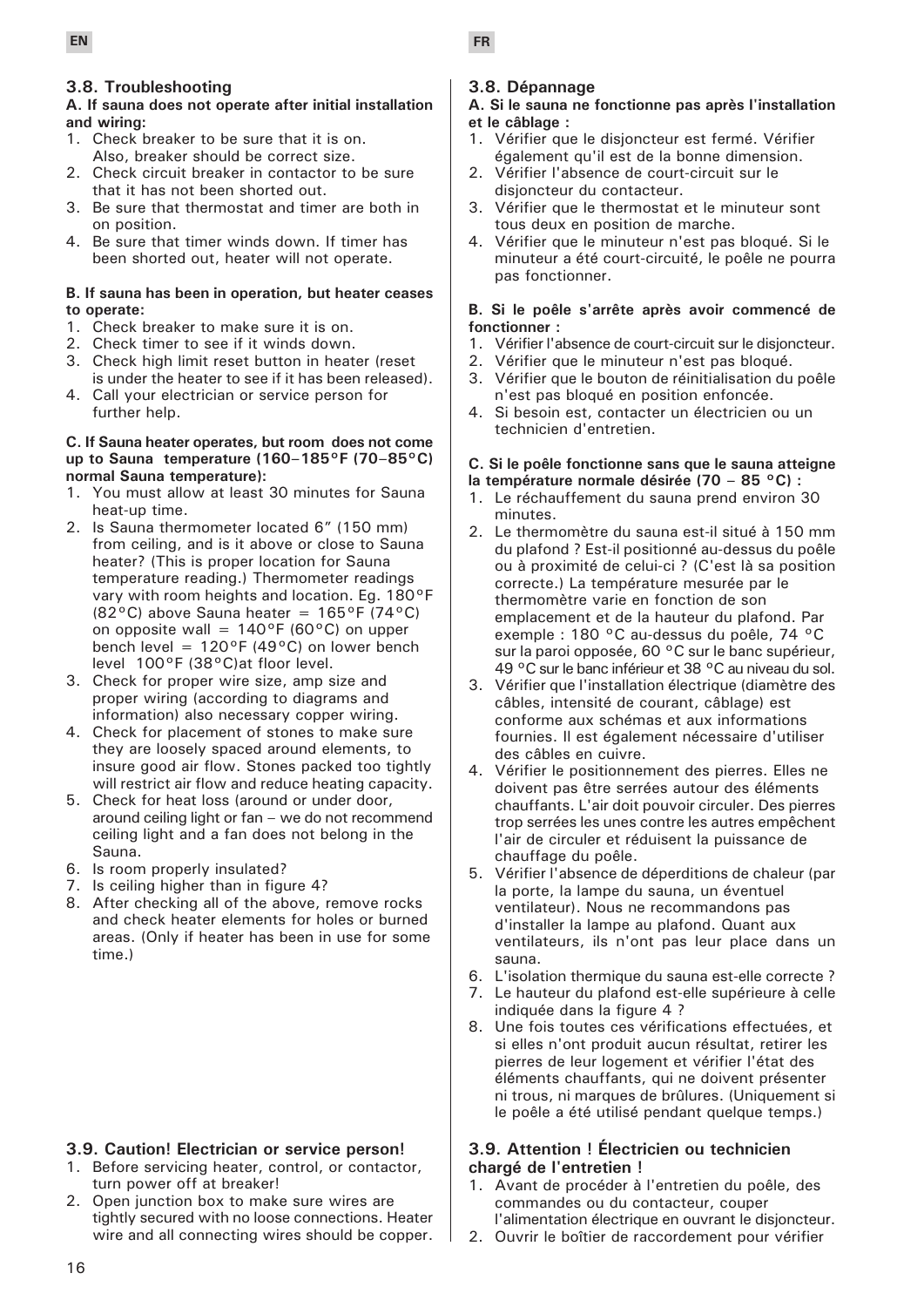3. Check for burned spots or short in wiring of timer or thermostat.

### **3.10. Maintenance instructions**

- 1. Use only clean water on Sauna stones. **Do not** use spa or pool water as it will destroy your heater.
- 2. Clean water should always be used in Sauna buckets and water should be dumped out after every use. Scour buckets and dippers occasionally when film collects from usage. Use plastic bucket liner in bucket to prevent water leakage.
- 3. Scrub benches with a soft brush, using soap and water or a mild disinfectant, when needed – about once a week in commercial Saunas, or depending upon sauna usage. For sanitation, each bather should sit or lie on a towel (this will prolong bench life).
- 4. Remove possible removable flooring and wash waterproof floor with disinfectant (e.g. Pine Sol) about once a week or as often as needed. Hose off removable flooring to clean.
- 5. To maintain beautiful appearance of Sauna heater, remove water stains by wiping a damp cloth occasionally.
- 6. Our Sauna Heaters require no special maintenance when properly installed by a qualified electrical contractor. After 1 years of usage, the rocks may need replacing if they have crumbled or powered.
- 7. We strongly recommend a floor that can be easily cleaned (concrete, ceramic tile, or a poured type of flooring). When this is provided, the Sauna can be easily cleaned and kept in a sanitary condition with little effort. A carpet is **NOT** recommended for a Sauna! A carpet becomes a perfect breeding ground for bacteria in the moist conditions of a Sauna; and a carpet promotes the spread of foot diseases such as athlete's foot.
- 8. In new construction, a floor drain should also be provided, especially in commersial Saunas for sanitary cleaning and maintenance.
- 9. Seal wood around glass in door inside and outside – with *Thompson's Water Seal* to prevent warpage.
- 10.When Sauna wood becomes stained from perspiration, the wood may lightly sanded with fine sandpaper to restore beautiful appearance. We do not recommend stains or sealers as toxic vapors may appear when heated. However, 2 coats of *Thompson's Water Seal* may be used on the wood benches in a commercial Sauna, so that the wood may be more easily cleaned and kept sanitary – the wood will not absorb perspiration.
- 11.The Sauna room will heat faster if the higher vent is kept in a closed position when heating. The lower vent may always be kept in an open position.
- 12.Required warning signs should be posted according to the instructions.

**EN FR**

que les câbles sont bien en place et correctement branchés. Tous les câbles du poêle doivent être en cuivre.

3. Vérifier l'absence de brûlures ou de courtscircuits dans le câblage du minuteur et du thermostat.

#### **3.10. Conseils d'entretien**

- 1. N'utiliser que de l'eau pure pour asperger les pierres. L'eau de piscine ou de bassin contient du chlore. Elle endommagerait irrémédiablement le poêle.
- 2. Les seaux doivent être remplis avec de l'eau pure. L'eau non utilisée doit être jetée après chaque utilisation. Brosser les seaux et les récipients utilisés lorsqu'un dépôt se forme. Pour éviter les fuites, utiliser une doublure en plastique à l'intérieur du seau en bois.
- 3. Brosser les bancs avec une brosse souple, en utilisant de l'eau et du savon ou un produit désinfectant. Ce brossage doit être effectué environ toutes les semaines en cas d'utilisation commerciale et selon les besoins dans le cas d'une utilisation privée. Pour respecter l'hygiène du sauna, les utilisateurs doivent s'asseoir ou s'allonger sur une serviette (cela permet aussi de prolonger la durée de vie des bancs).
- 4. Rincer le plancher étanche avec un produit désinfectant environ une fois par semaine ou plus fréquemment si nécessaire.
- 5. Pour conserver le bel aspect du poêle, nettoyer périodiquement les tâches d'eau au moyen d'un chiffon humide.
- 6. Lorsqu'ils sont installés par un électricien qualifié, nos poêles n'ont pas besoin d'un entretien spécifique. Au bout d'un an d'utilisation, il est possible que certaines pierres s'effritent ou tombent en poudre. dans ce cas, il convient de les remplacer.
- 7. Comme revêtement de plancher, nous recommandons le béton, la céramique ou un matériau synthétique. Cela facilite son nettoyage et permet une meilleure hygiène. **Ne jamais utiliser de tapis dans un sauna !** L'atmosphère humide du sauna en ferait un véritable vivier pour toutes sortes de bactéries. En outre, un tapis risque de provoquer des épidermophyties, comme le « pied d'athlète ».
- 8. Dans les nouveaux saunas (particulièrement les saunas commerciaux), il faut prévoir un drain de plancher pour faciliter l'évacuation de l'eau et le nettoyage.
- 9. Pour les portes en verre, le cadre de bois doit être recouvert, à l'intérieur et à l'extérieur, d'un produit imperméabilisant (par exemple *Thompson's Water Seal*) afin d'empêcher son gauchissement.
- 10.Si la transpiration des utilisateurs provoque l'apparition de tâches sur le revêtement en bois du sauna, il est possible de restaurer sa belle apparence en utilisant un papier de verre fin. L'utilisation de teintures à bois ou de liquides chimiques n'est pas recommandée en raison des vapeurs toxiques qui pourraient s'en dégager lors du chauffage du sauna. Cependant, on peut utiliser deux couches de Thompson's Water Seal sur les bancs des saunas commerciaux afin d'en faciliter le nettoyage et d'améliorer les conditions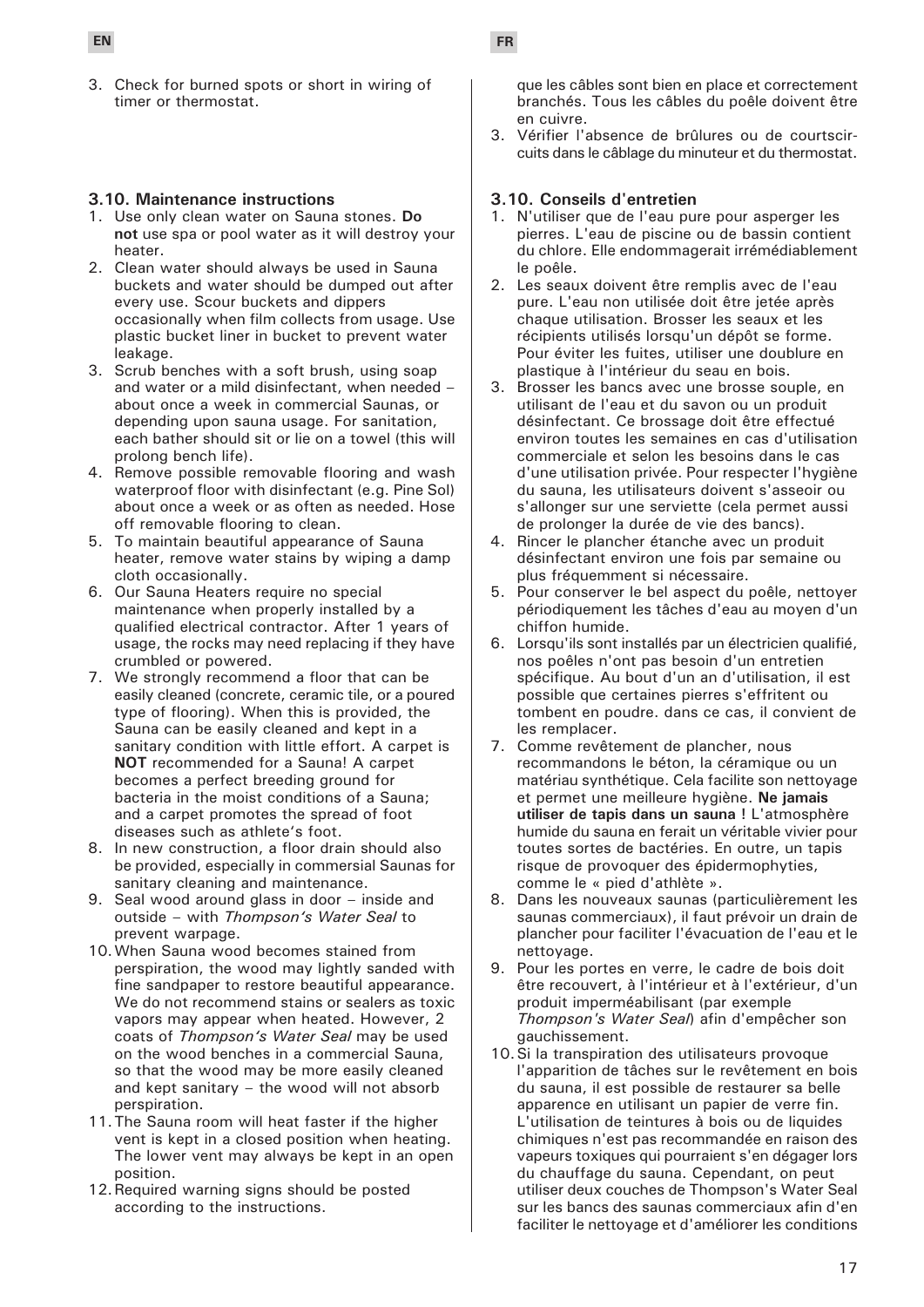### **3.11. Guarantee**

This Sauna heater is guaranteed for one year date of purchase, and includes all heater parts such as heating elements, controls, contactors, etc.

This guarantee covers faults in manufacture and material only, and includes the exchange of new parts supplied by the manufacturer or importer, after the faulty parts have been returned to same. The replacement of parts under warranty does not extend the warranty period beyond the original one year.

The guarantee does not cover defects caused by normal wear and tear, defects caused by improper installation, poor maintenance, or failure to follow the manufacturer's instructions for installation, use and care, or alterations made to the Sauna product.

This guarantee is void if the heater is used improperly. Pool or spa water should not be poured over the Sauna stones, as chemicals are harmful to the heater. Only one or two dippers full of water should be poured over the hot stones at one time. This guarantee will be void if a shower has been installed in the Sauna room.

The guarantee does not cover delivery costs of the faulty part or costs of the person carrying out the repair in the field. If the Sauna heater is returned to the manufacturer or importer within five years after date of purchase, the importer will provide free labor for repair, but will charge for parts if date of purchase is past one year.

This guarantee will be void if installation and wiring is not carried out by a certified electrician or authorized and qualified service representative, who must sign below.

This guarantee will be void if information below is not filled out and returned within 15 days of purchase, and it applies only to original installation of product and to original purchaser.

d'hygiène (en effet ce produit empêche le bois d'absorber la transpiration.)

- 11.La température du sauna augmente plus rapidement si l'orifice de ventilation supérieur est en position fermée pendant le réchauffement. L'orifice de ventilation inférieur peut rester ouvert en permanence.
- 12.Les panneaux d'avertissement doivent être apposés conformément aux instructions.

### **3.11. Garantie**

Ce poêle est sous garantie pendant une durée d'un an à compter de la date d'achat. Cette garantie couvre tous les composants du poêle : éléments chauffants, commandes, contacteurs, etc.

Cette garantie concerne tous les vices de fabrication et de main-d'œuvre et prévoit le remplacement des pièces défectueuses retournées au fabricant ou à l'importateur. Le remplacement des pièces défectueuses n'a pas pour effet de prolonger la garantie au-delà de la période d'origine d'un an à compter de la date d'achat.

Cette garantie ne s'applique pas aux dommages causés par une usure normale, une mauvaise installation, un mauvais entretien ou le non respect des instructions du fabricant concernant l'installation, l'utilisation ou les aménagements du sauna.

Une utilisation inadéquate du poêle aurait pour effet l'annulation de la garantie. Ne projeter sur les pierres que de l'eau du robinet. L'eau de piscine contient du chlore qui peut produire un gaz nocif et endommager les éléments chauffants.

Ne projeter sur les pierres que le contenu d'une ou deux louches d'eau à la fois. L'installation d'une douche dans le sauna aurait pour effet l'annulation de la garantie.

Cette garantie de couvre pas les frais de retour des pièces défectueuses ni les frais de réparation sur site. Si le poêle est retourné au fabricant ou à l'importateur dans un délai de cinq ans à partir de la date d'achat en vue d'une réparation, la main-d'œuvre sera gratuite mais les pièces de rechange seront facturées si la date d'achat remonte à plus d'un an.

L'installation et le câblage doivent être assurés par un électricien qualifié ou par un technicien dûment autorisé, faute de quoi la garantie sera annulée. L'installateur doit apposer sa signature ci-dessous.

Cette garantie n'est valide que si le formulaire ci-dessous est rempli et renvoyé dans les quinze jours suivant la date d'achat. Elle ne concerne que l'installation d'origine et le premier acheteur.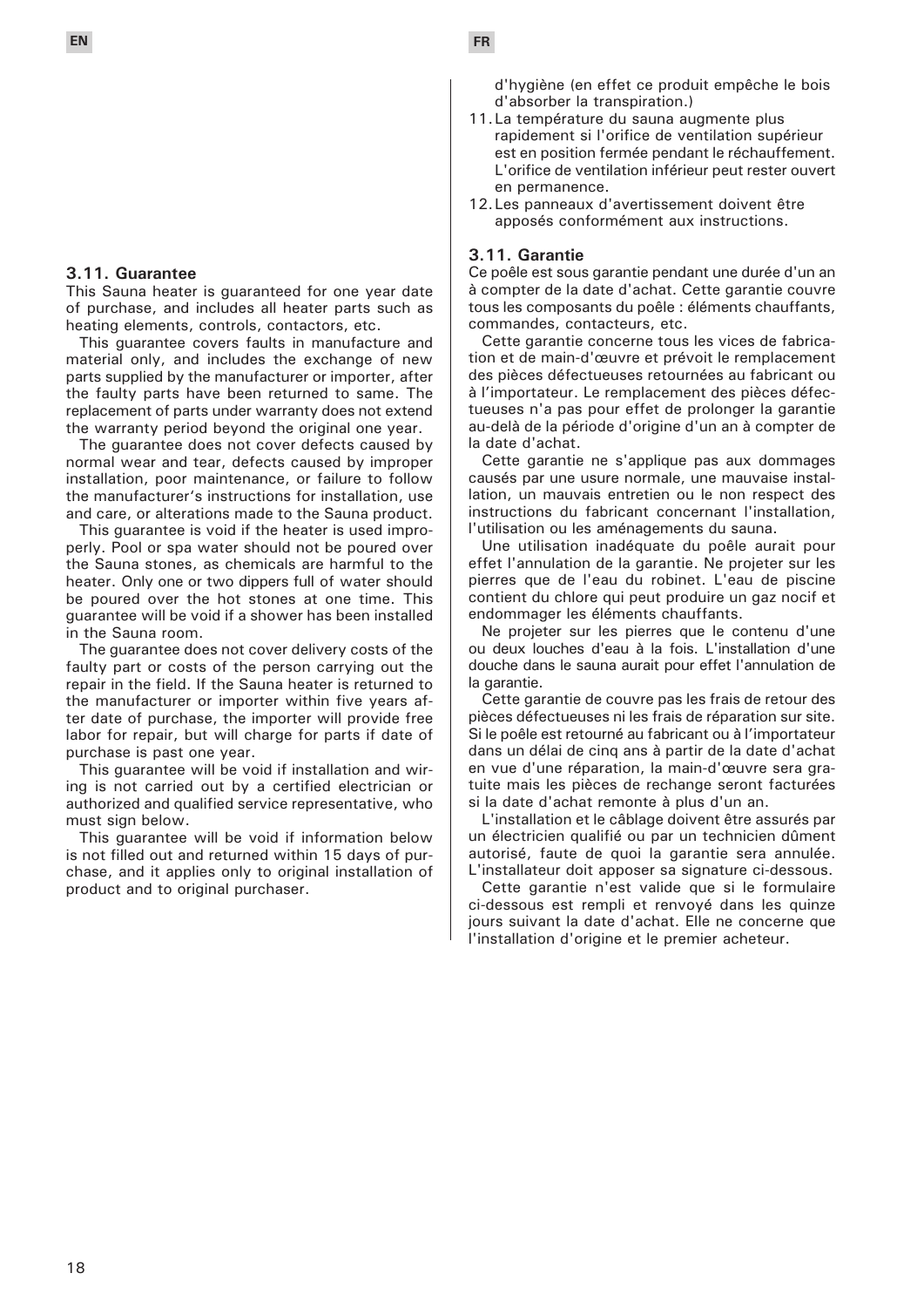



| <b>SAUNA HEATER</b><br>POÊLE DE SAUNA                                                                                   |  |
|-------------------------------------------------------------------------------------------------------------------------|--|
| <b>MODEL NUMBER</b><br>MODÈLE Nº                                                                                        |  |
| <b>DATE OF PURCHASE</b><br>DATE D'ACHAT                                                                                 |  |
| <b>ORIGINAL OWNER</b><br>PREMIER ACHETEUR                                                                               |  |
| <b>ADDRESS</b><br><b>ADRESSE</b>                                                                                        |  |
| PURCHASED FROM<br><b>VENDEUR</b>                                                                                        |  |
| ELECTRICAL CONTRACTOR<br><b>MUST SIGN HERE</b><br>SIGNATURE DE L'ÉLECTRICIEN<br>AYANT EFFECTUÉ L'INSTALLATION           |  |
| DATE OF ELECTRICAL<br><b>WIRING &amp; HOOKUP</b><br>DATE DU CÂBLAGE ET<br><b>DES BRANCHEMENTS</b><br><b>ÉLECTRIQUES</b> |  |

Baltic Leisure 601 Lincoln Street, Oxford PA. 19363, United States of America Phone (610) 932-5700 / 800-441-7147 Email saunas@balticleisure.com www.balticleisure.com